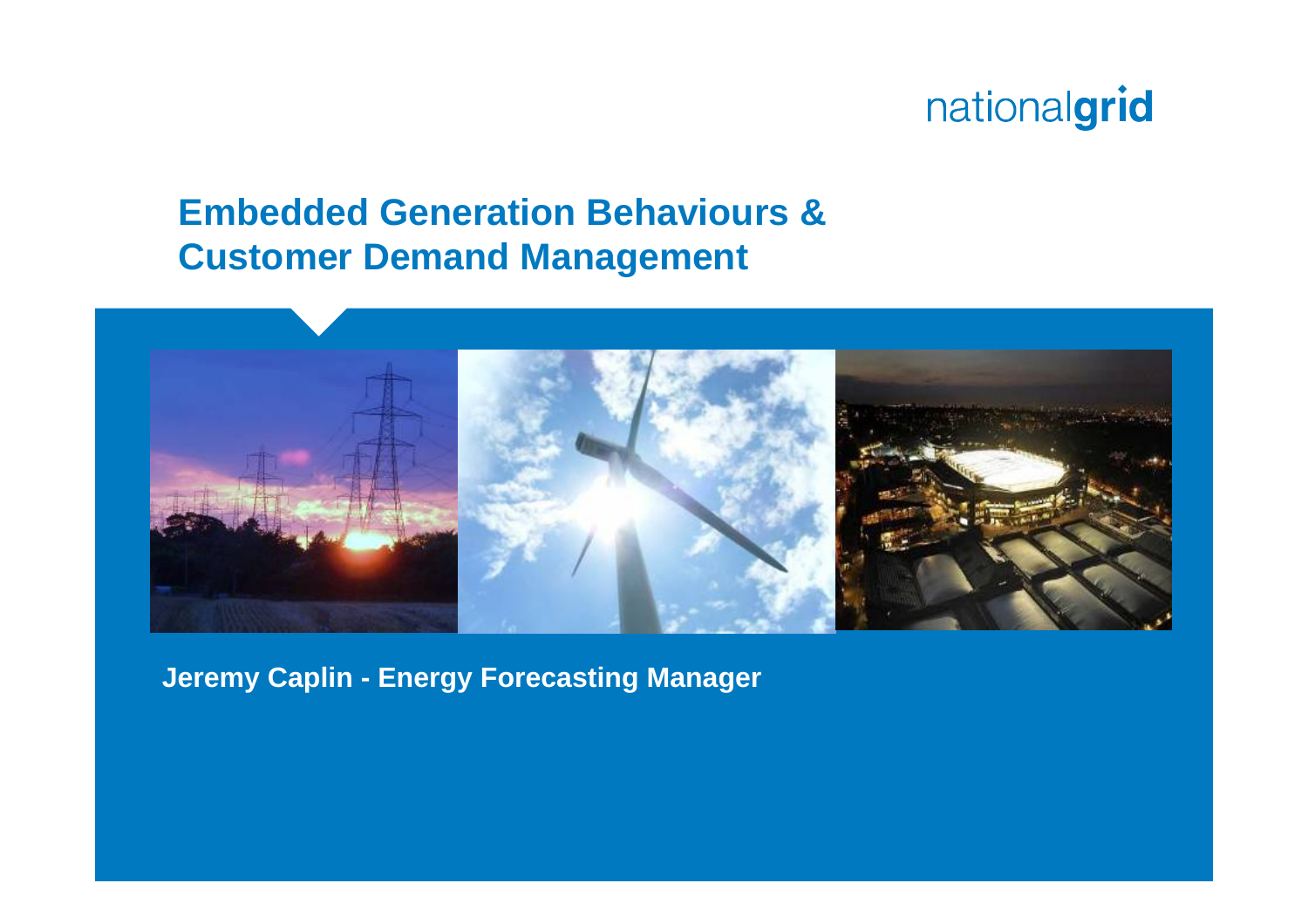#### **What is Demand?**

| <b>Large Power Station</b>                       | <b>Embedded</b><br><b>Generation</b>                              | <b>Micro</b><br><b>Generation</b>       |  |  |  |
|--------------------------------------------------|-------------------------------------------------------------------|-----------------------------------------|--|--|--|
| <b>Station Load</b>                              | <b>HV Transmission</b><br><b>Losses</b>                           | <b>LV Transmission</b><br><b>Losses</b> |  |  |  |
| <b>Initial National</b><br><b>Demand Outturn</b> | <b>Electricity</b><br><b>Transmission System</b><br><b>Demand</b> | <b>National Demand</b>                  |  |  |  |
| <b>Pump Storage</b><br><b>Demand</b>             |                                                                   | <b>Interconnector Exports</b>           |  |  |  |
| <b>Pump Storage</b><br><b>Generation</b>         |                                                                   | <b>Interconnector Imports</b>           |  |  |  |
|                                                  | <b>Total Load Per</b><br><b>Bidding Zone</b>                      |                                         |  |  |  |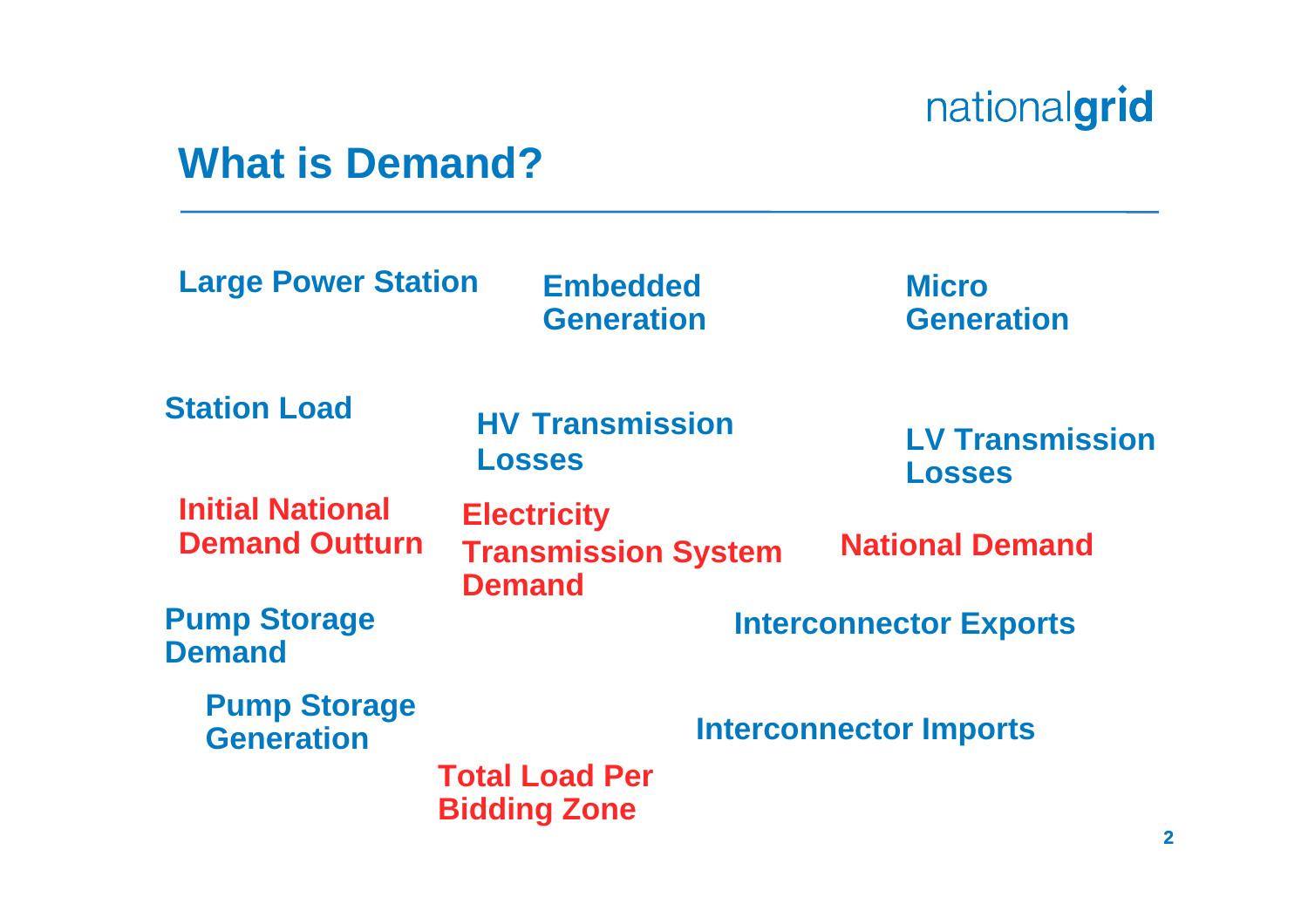#### **Demand Definitions**

| <b>NG Website</b>                                   | Supply from GSPs | Metered Generation | Station Load            | Pump Storage Pumping Load | Interconnector Exports  | Transmission Losses | Embedded Large Power Stations |
|-----------------------------------------------------|------------------|--------------------|-------------------------|---------------------------|-------------------------|---------------------|-------------------------------|
| <b>INDO - Initial National Demand Outturn</b>       |                  | $\checkmark$       | $\overline{\mathsf{x}}$ | $\overline{\mathsf{x}}$   | $\overline{\mathsf{x}}$ | $\checkmark$        |                               |
| IO14_Demand                                         |                  | ✓                  | $\checkmark$            | $\overline{\mathsf{X}}$   | $\overline{\mathsf{x}}$ | $\checkmark$        |                               |
| <b>IO14 TGSD</b>                                    |                  | $\checkmark$       | $\checkmark$            | $\checkmark$              | $\checkmark$            | $\checkmark$        |                               |
| <b>BM Reports</b>                                   |                  |                    |                         |                           |                         |                     |                               |
| <b>TSD - Transmission System Demand</b>             |                  |                    |                         |                           |                         |                     |                               |
| TSDF - Transmission System Demand Forecast          |                  | ✓                  | $\checkmark$            | $\checkmark$              | $\checkmark$            | $\checkmark$        |                               |
| ITSDO - Initial Transmission System Demand Out-Turn |                  | $\checkmark$       | $\checkmark$            | $\checkmark$              | $\checkmark$            | $\checkmark$        |                               |
| <b>National Demand Forecast</b>                     |                  | $\checkmark$       | X                       | $\pmb{\times}$            | $\overline{\mathsf{x}}$ | $\checkmark$        |                               |
| <b>INDO - Initial National Demand Outturn</b>       |                  | $\checkmark$       | $\overline{\mathsf{x}}$ | $\overline{X}$            | $\overline{X}$          | $\checkmark$        |                               |
| <b>Grid Code</b>                                    |                  |                    |                         |                           |                         |                     |                               |
| National Demand - Grid Code                         |                  |                    | $\overline{\mathsf{x}}$ | $\overline{X}$            | $\overline{\mathsf{x}}$ | $\checkmark$        | $\checkmark$                  |
| National Electricity Transmission System Demand     |                  |                    | $\checkmark$            | $\checkmark$              | $\checkmark$            | $\checkmark$        | $\checkmark$                  |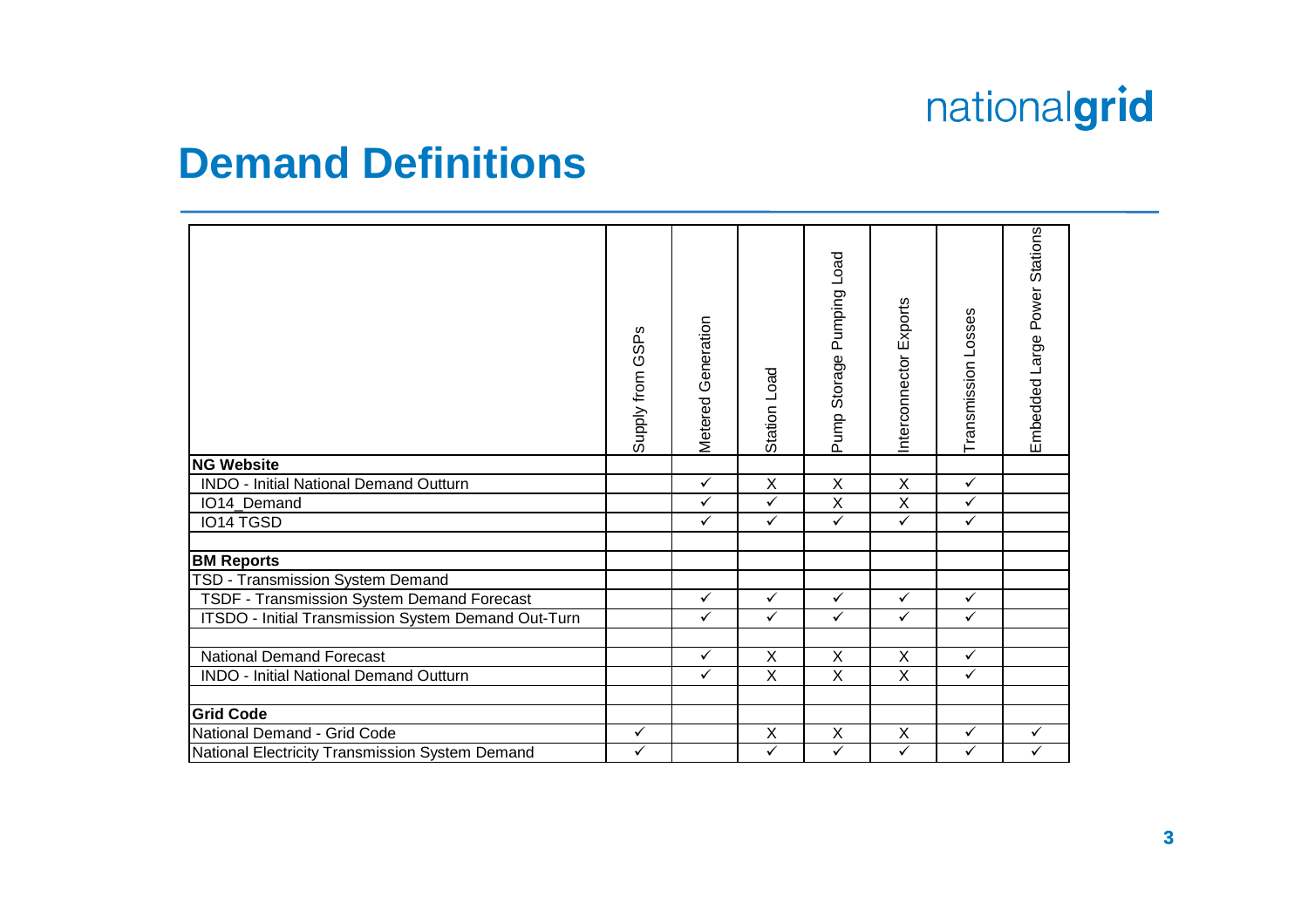#### **European Transparency Regulations**

| 15.6.2013 | EN | Official Journal of the European Union | $L$ 163/1 |  |  |
|-----------|----|----------------------------------------|-----------|--|--|
|           |    | $\mathbf{II}$                          |           |  |  |
|           |    | (Non-legislative acts)                 |           |  |  |
|           |    |                                        |           |  |  |

#### **REGULATIONS**

**COMMISSION REGULATION (EU) No 543/2013** 

of 14 June 2013

on submission and publication of data in electricity markets and amending Annex I to Regulation (EC) No 714/2009 of the European Parliament and of the Council

(Text with EEA relevance)

THE EUROPEAN COMMISSION,

Having regard to the Treaty on the Functioning of the European Union,

gration and the rapid development of intermittent renewable energy generation sources such as wind and solar require the disclosure of complete, timely available, high quality and easily digestible information relating to supply and demand fundamentals.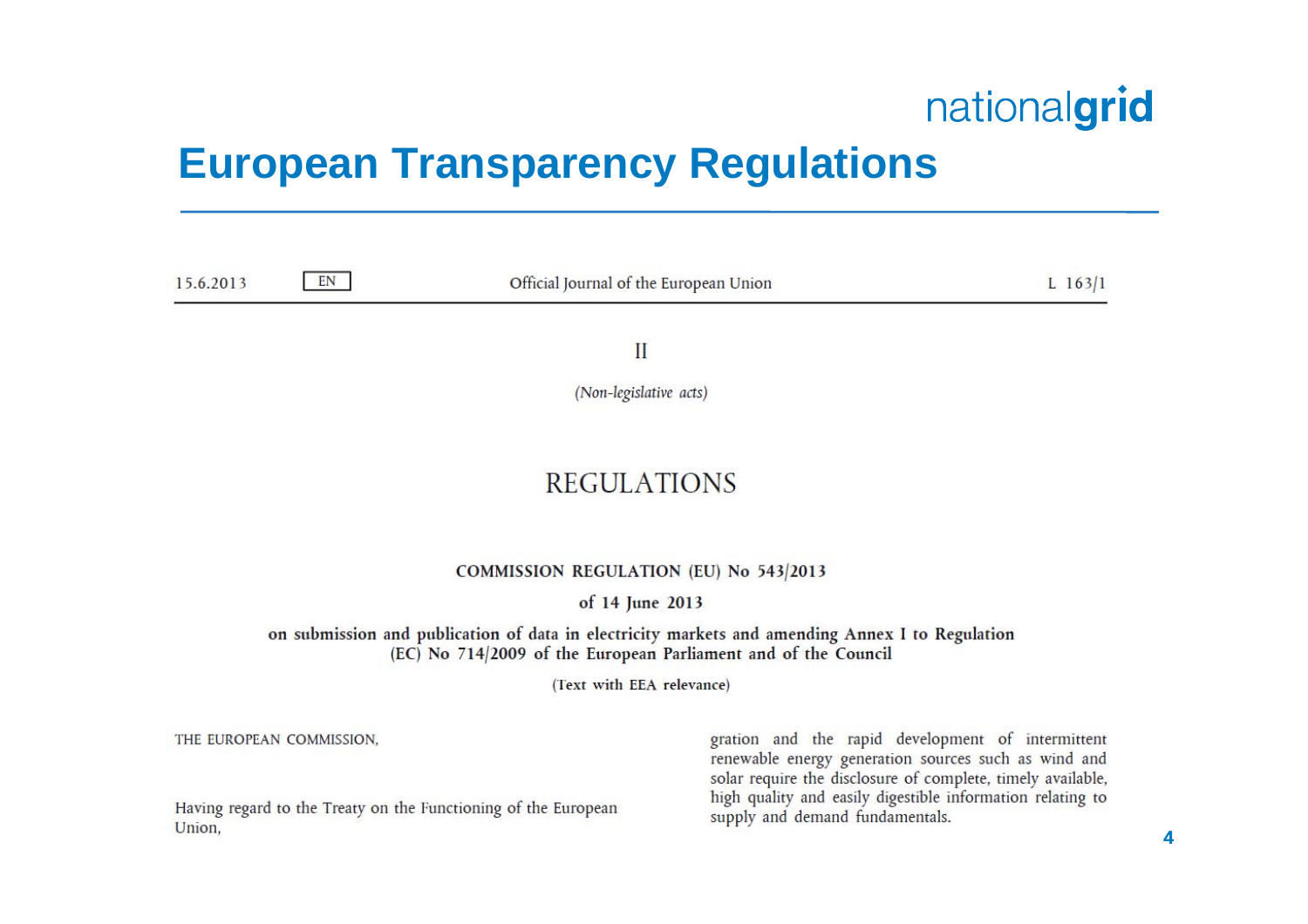### **European Transparency Regulations**

- ETR requires all EU members to publish market data, much of it close to real time
- **Data includes** 
	- Total Load
	- Unavailability of Demand
	- **Forecast Margins**
	- Unavailability of transmission infrastructure
	- Cross Zonal Capacities and Use
	- Congestion Management Measures
	- Generation Forecast, Actual and Unavailability
	- Balancing Data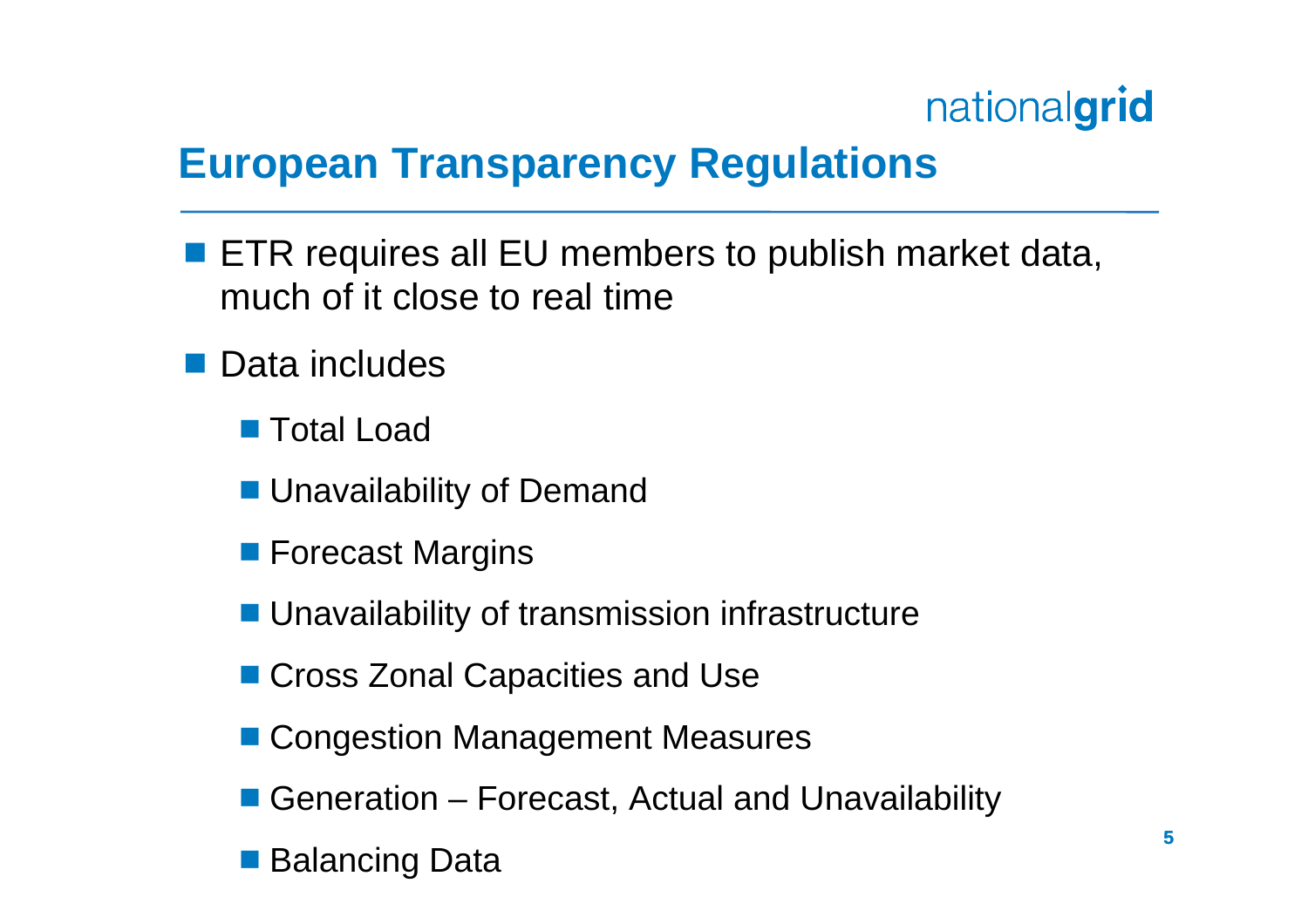## **European Transparency Regulations**

- Information National Grid is required to publish includes:
	- Outturn total load one hour after end of each settlement period
	- Day-ahead forecast of total load per settlement period at 1200 on D-1, updated if forecast changes by more than 10%
	- Week-ahead forecast of daily maximum and minimum total load (Monday – Sunday) by 1400 on Friday. Updated if forecast changes by more than 10%
	- Month-ahead forecast of weekly maximum and minimum total load, one week before first day of month.
	- Year-ahead forecast of weekly maximum and minimum total load, by 15<sup>th</sup> of each month for following 12 months.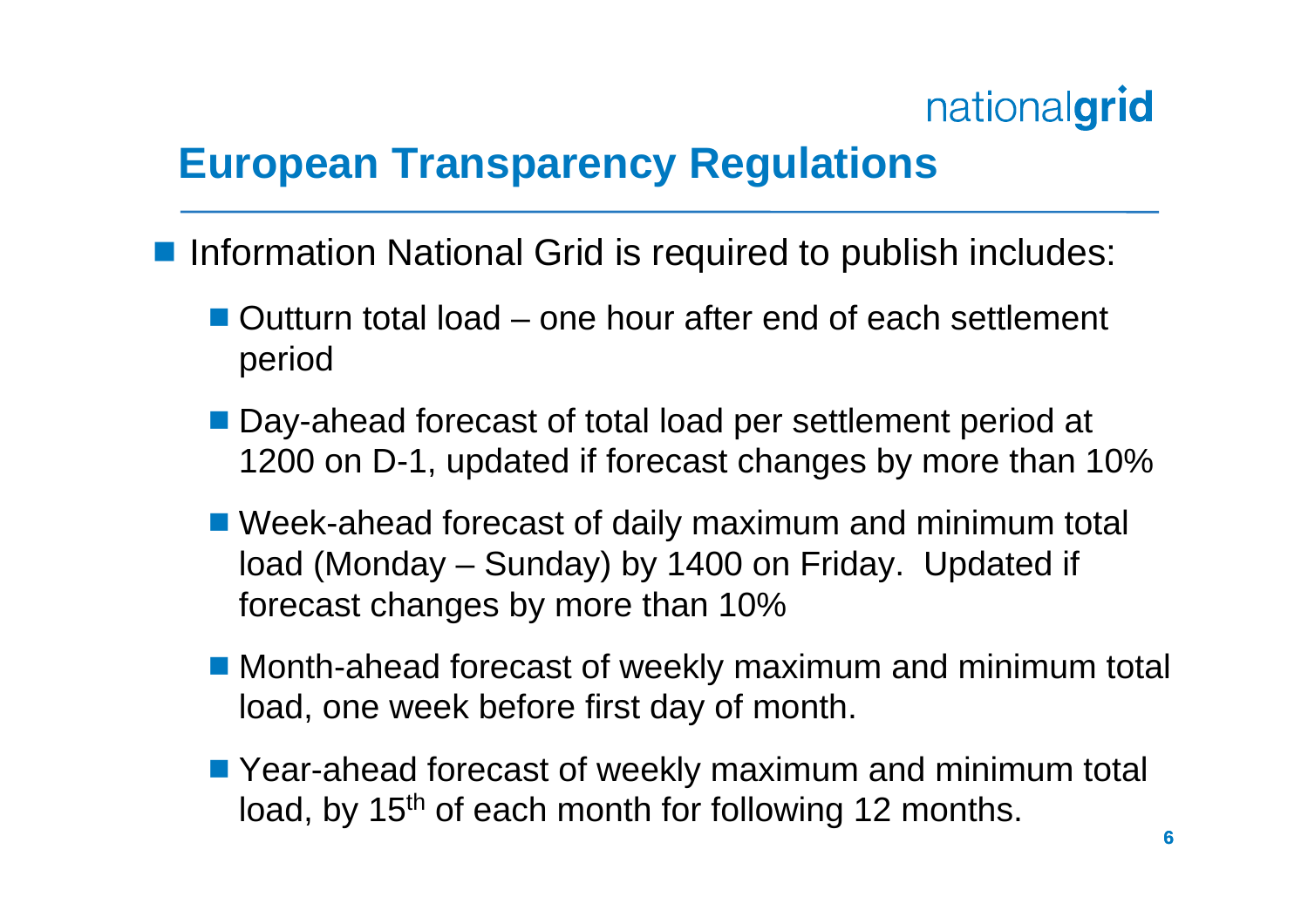#### **European Transparency Regulations**

■ Total Load Per Bidding Zone is defined as "equal to the sum of power generated by plants on both TSO/DSO networks "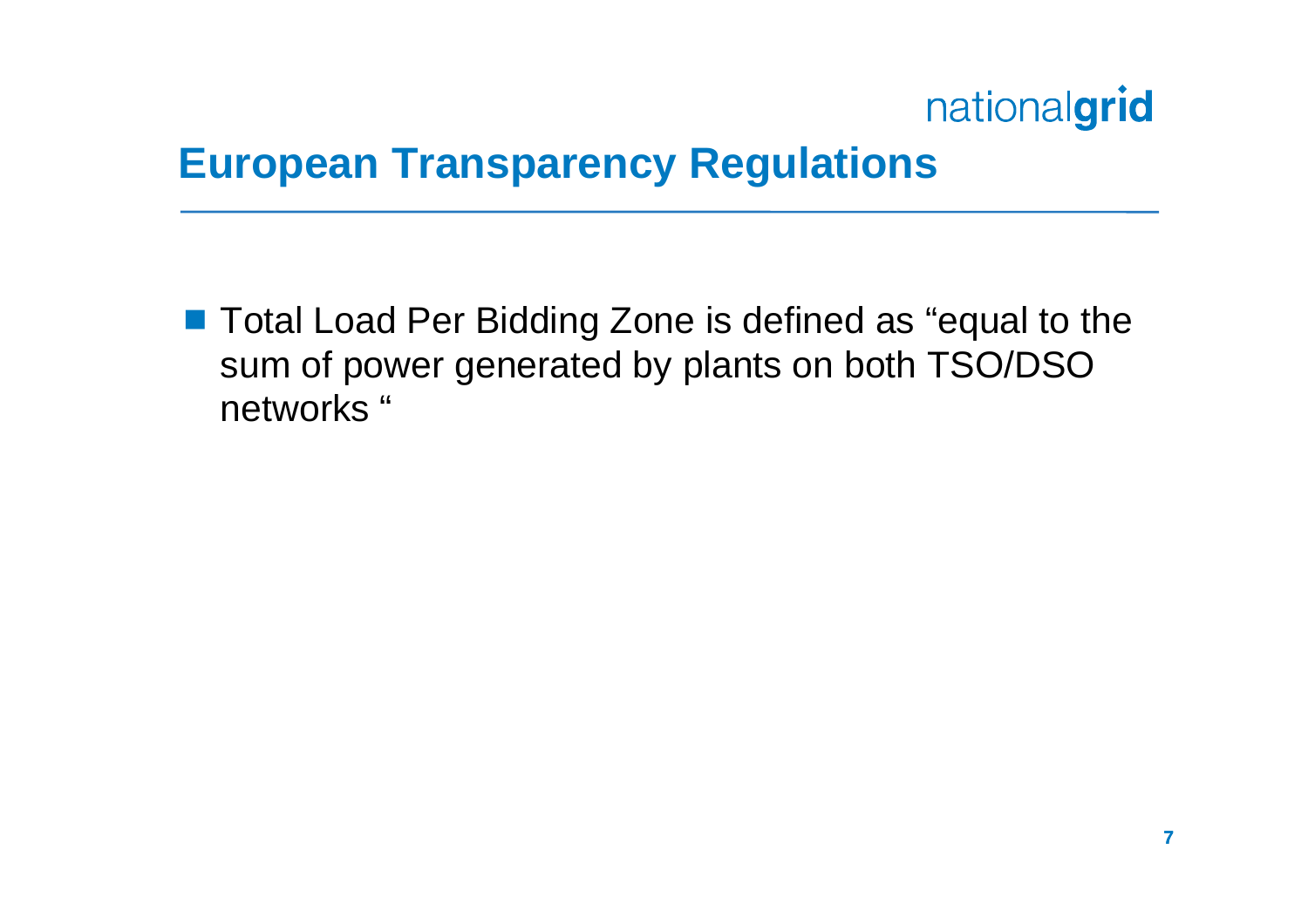#### **Demand Definitions**

|                                                     | GSPs<br>Supply from | Metered Generation | Station Load   | Pumping Load<br>Storage<br>Pump <sub>3</sub> | Interconnector Exports  | Transmission Losses | Embedded Large Power Stations | Embedded Non Weather<br>Variable Generation > 1MW | Embedded Wind > 1MW | Embedded PV > 1MW |
|-----------------------------------------------------|---------------------|--------------------|----------------|----------------------------------------------|-------------------------|---------------------|-------------------------------|---------------------------------------------------|---------------------|-------------------|
| <b>NG Website</b>                                   |                     |                    |                |                                              |                         |                     |                               |                                                   |                     |                   |
| <b>INDO - Initial National Demand Outturn</b>       |                     | $\checkmark$       | X              | $\overline{X}$                               | $\overline{X}$          | $\checkmark$        |                               |                                                   |                     |                   |
| IO14_Demand                                         |                     | ✓                  | ✓              | $\overline{X}$                               | $\overline{X}$          | $\checkmark$        |                               |                                                   |                     |                   |
| IO14 TGSD                                           |                     | ✓                  | ✓              | $\checkmark$                                 | $\checkmark$            | $\checkmark$        |                               |                                                   |                     |                   |
|                                                     |                     |                    |                |                                              |                         |                     |                               |                                                   |                     |                   |
| <b>BM Reports</b>                                   |                     |                    |                |                                              |                         |                     |                               |                                                   |                     |                   |
| TSD - Transmission System Demand                    |                     |                    |                |                                              |                         |                     |                               |                                                   |                     |                   |
| TSDF - Transmission System Demand Forecast          |                     | ✓                  | ✓              | $\checkmark$                                 | $\checkmark$            | ✓                   |                               |                                                   |                     |                   |
| ITSDO - Initial Transmission System Demand Out-Turn |                     | $\checkmark$       | ✓              | $\checkmark$                                 | $\checkmark$            | $\checkmark$        |                               |                                                   |                     |                   |
| <b>National Demand Forecast</b>                     |                     | $\checkmark$       | Χ              | $\overline{X}$                               | $\sf X$                 | $\checkmark$        |                               |                                                   |                     |                   |
| <b>INDO - Initial National Demand Outturn</b>       |                     | ✓                  | $\overline{X}$ | $\overline{X}$                               | $\overline{\mathsf{x}}$ | $\checkmark$        |                               |                                                   |                     |                   |
| <b>Grid Code</b>                                    |                     |                    |                |                                              |                         |                     |                               |                                                   |                     |                   |
| National Demand - Grid Code                         | $\checkmark$        |                    | $\overline{X}$ | $\overline{X}$                               | $\overline{X}$          | $\checkmark$        | $\checkmark$                  |                                                   |                     |                   |
| National Electricity Transmission System Demand     | ✓                   |                    | ✓              | $\checkmark$                                 | $\checkmark$            | $\checkmark$        | ✓                             |                                                   |                     |                   |
|                                                     |                     |                    |                |                                              |                         |                     |                               |                                                   |                     |                   |
| <b>European Transparency Regulations</b>            |                     |                    |                |                                              |                         |                     |                               |                                                   |                     |                   |
| <b>ETR Total Load</b>                               |                     | $\checkmark$       | ✓              | $\checkmark$                                 | $\checkmark$            | ✓                   |                               | $\checkmark$                                      | $\checkmark$        | $\checkmark$      |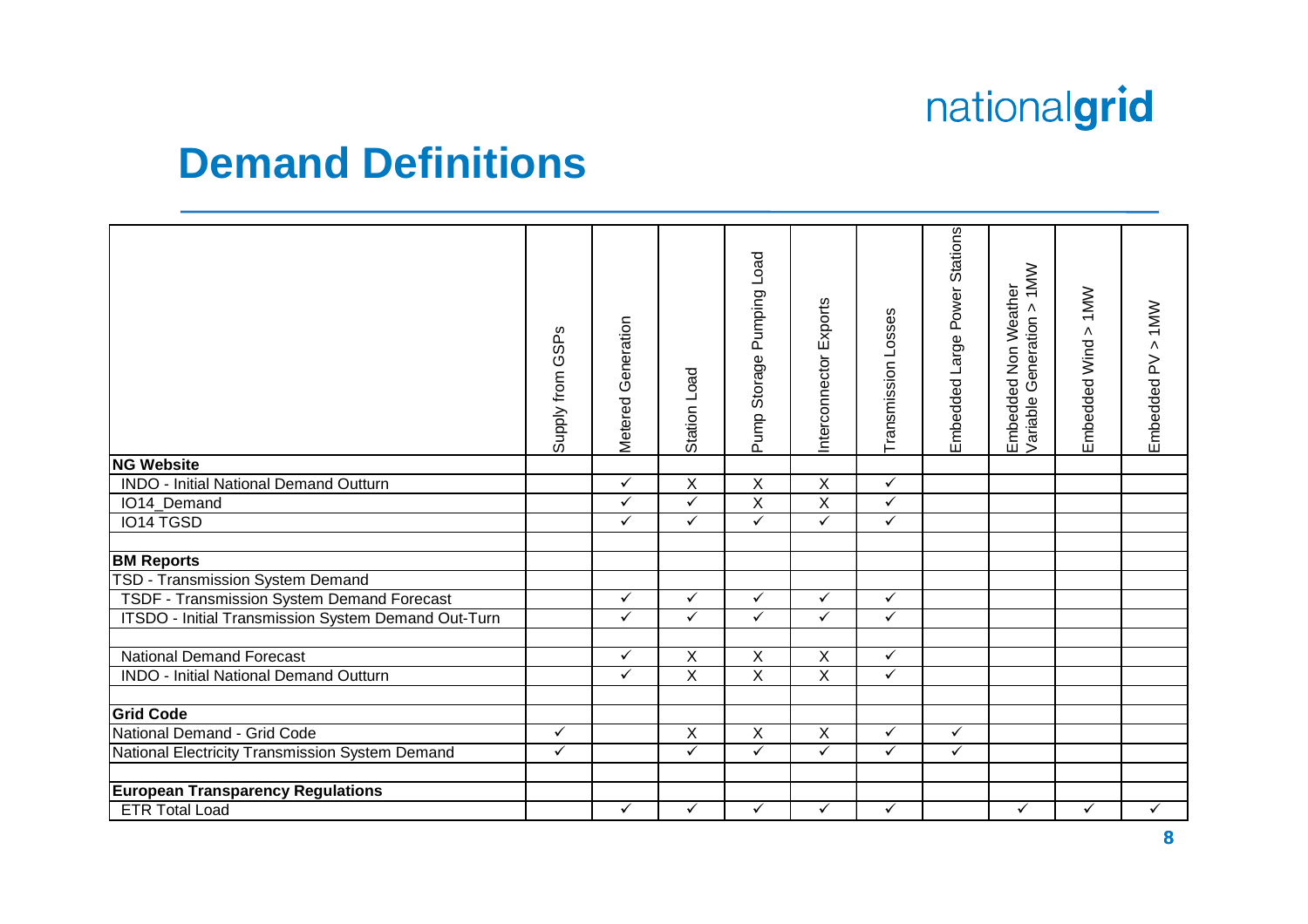### **Embedded Generation Behaviours**

- **Until now, our models have implicitly assumed** consistent behaviour of 'conventional' (non-weather variable) embedded generation
- We are starting to see variations in the behaviour of this plant year on year
- In order to comply with the European Transparency Regulations we have developed models of embedded generation
- Non-weather variable embedded generation has increased in recent years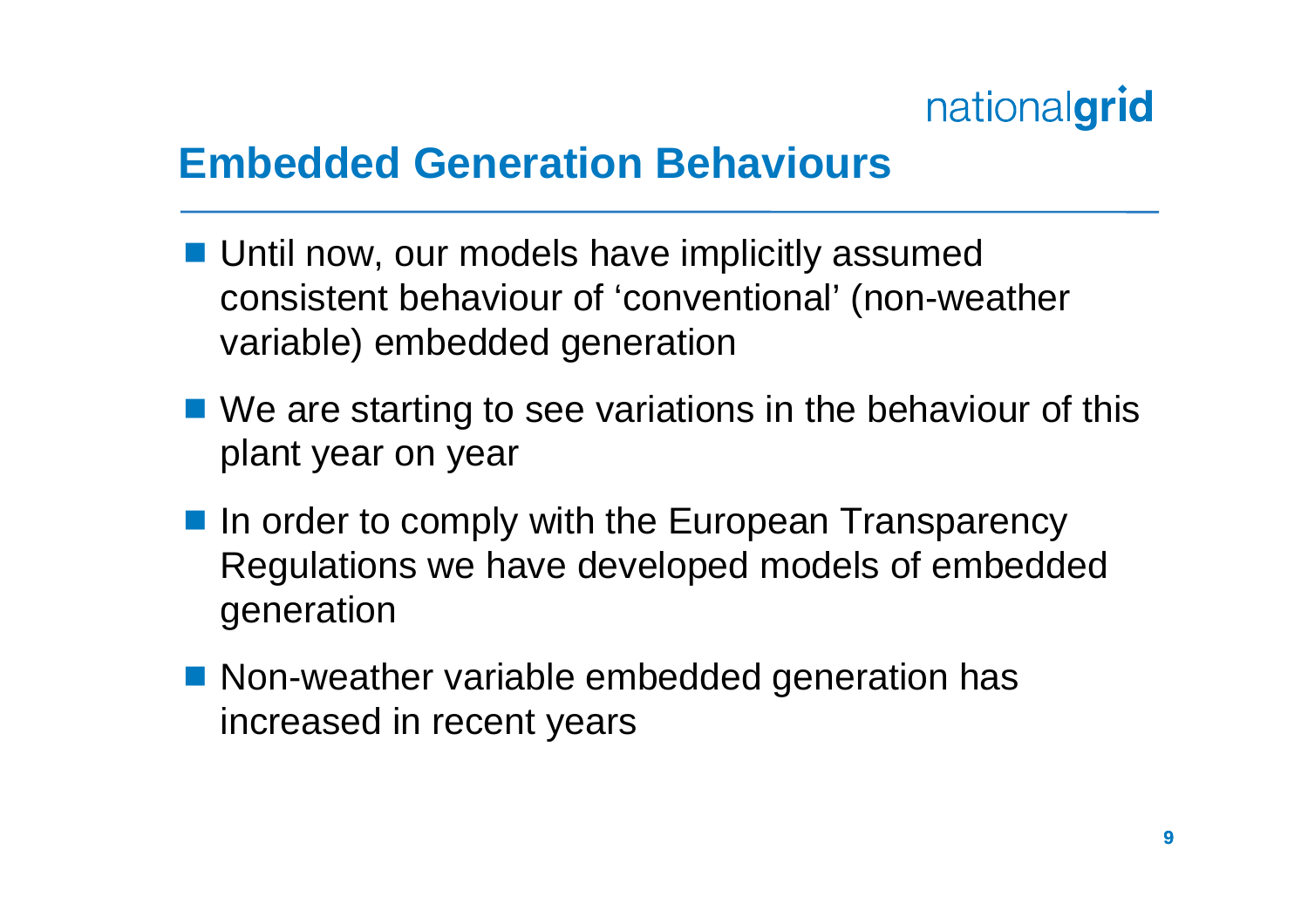#### **Embedded Generation Behaviours**

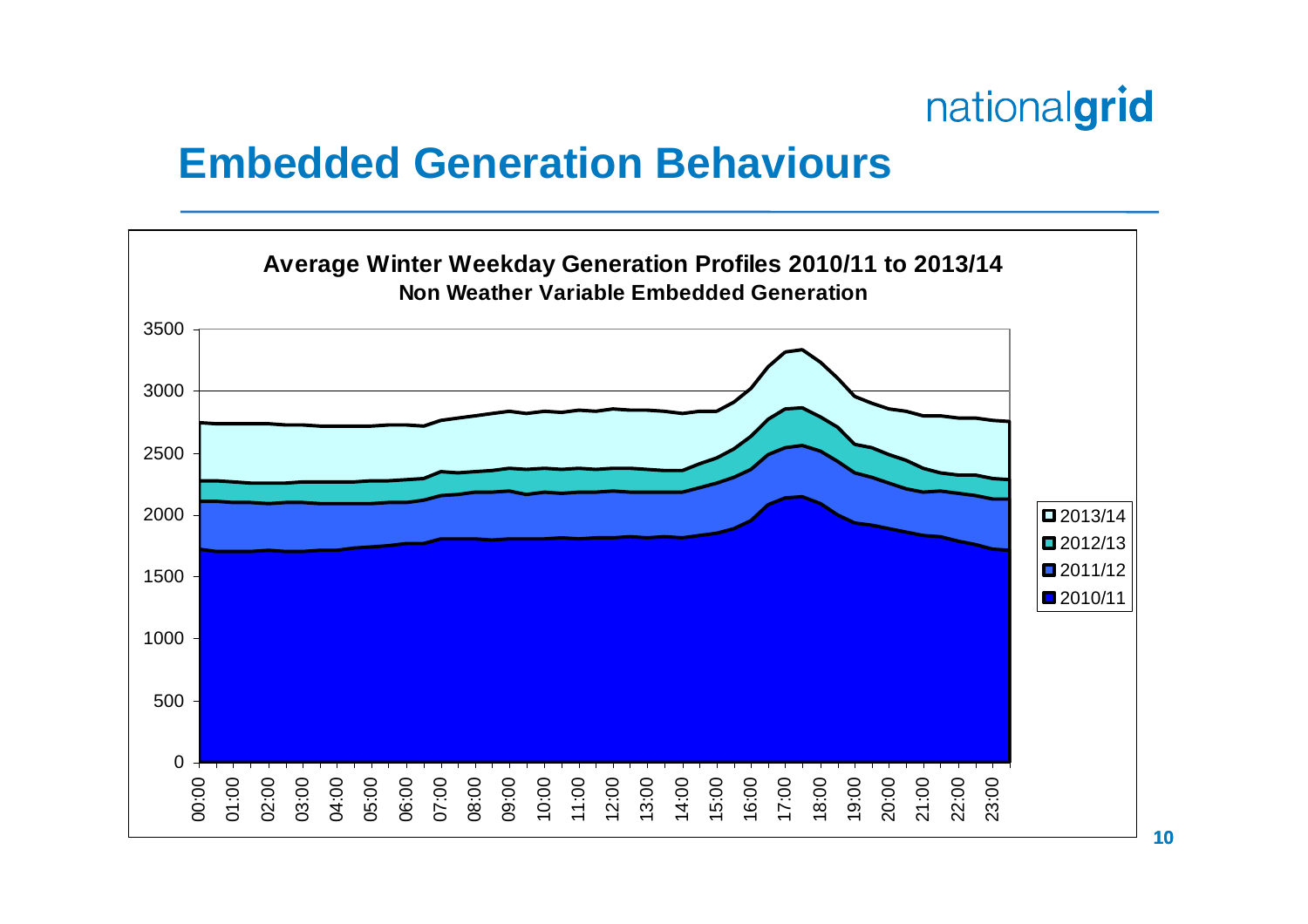#### **Embedded Generation Behaviours**

- Base generation has increased by 1 GW since 10/11
- **Peak generation has increased by 1.2 GW since 10/11**
- Ratio of Peak to Base much the same (about 1.25)
- According to Digest of UK Energy Statistics (DUKES) embedded generation capacity increase by 147 MW between 2011 and 2014
- It would appear that embedded generators are running at higher load factors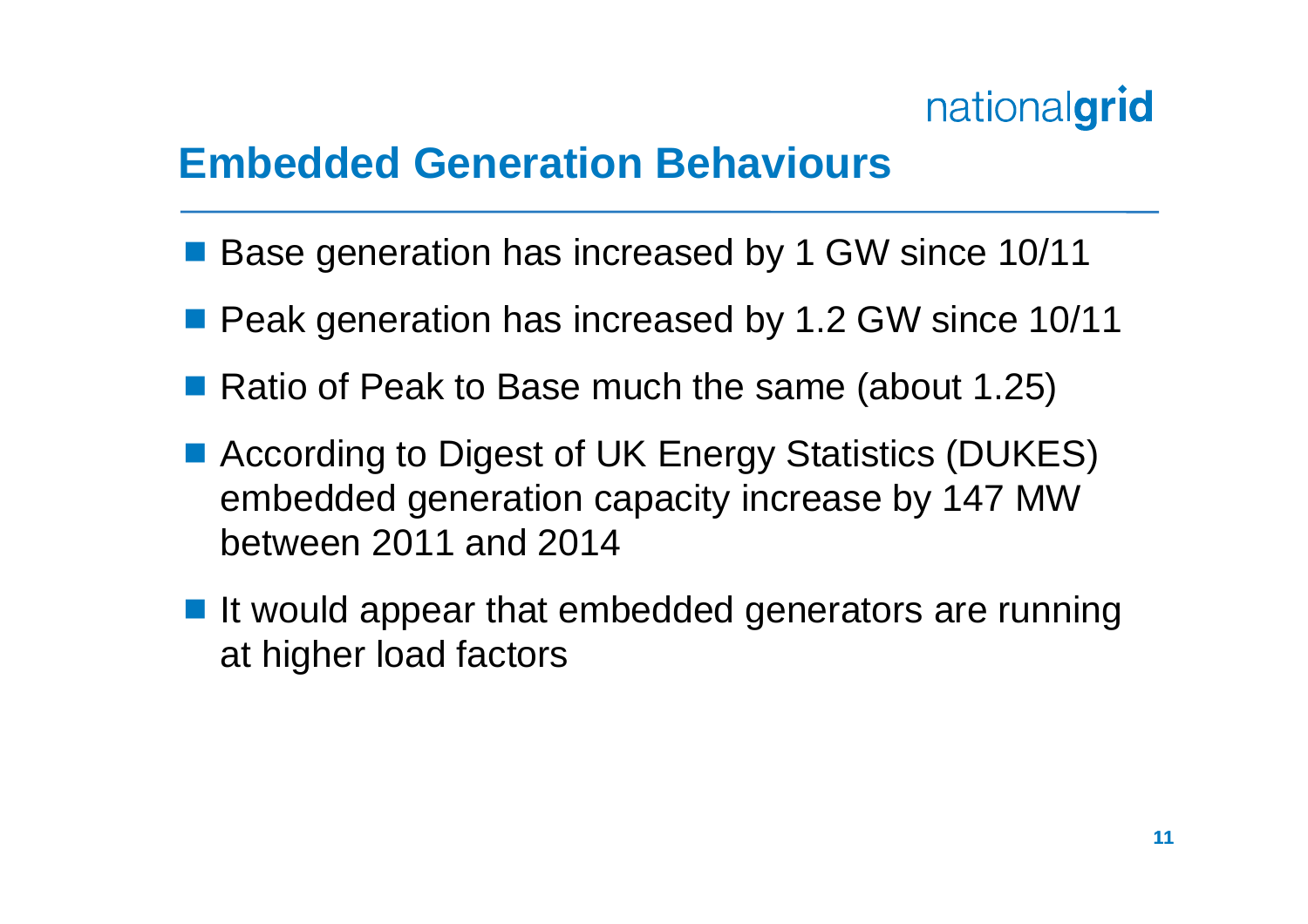#### **Back to Demand Definitions**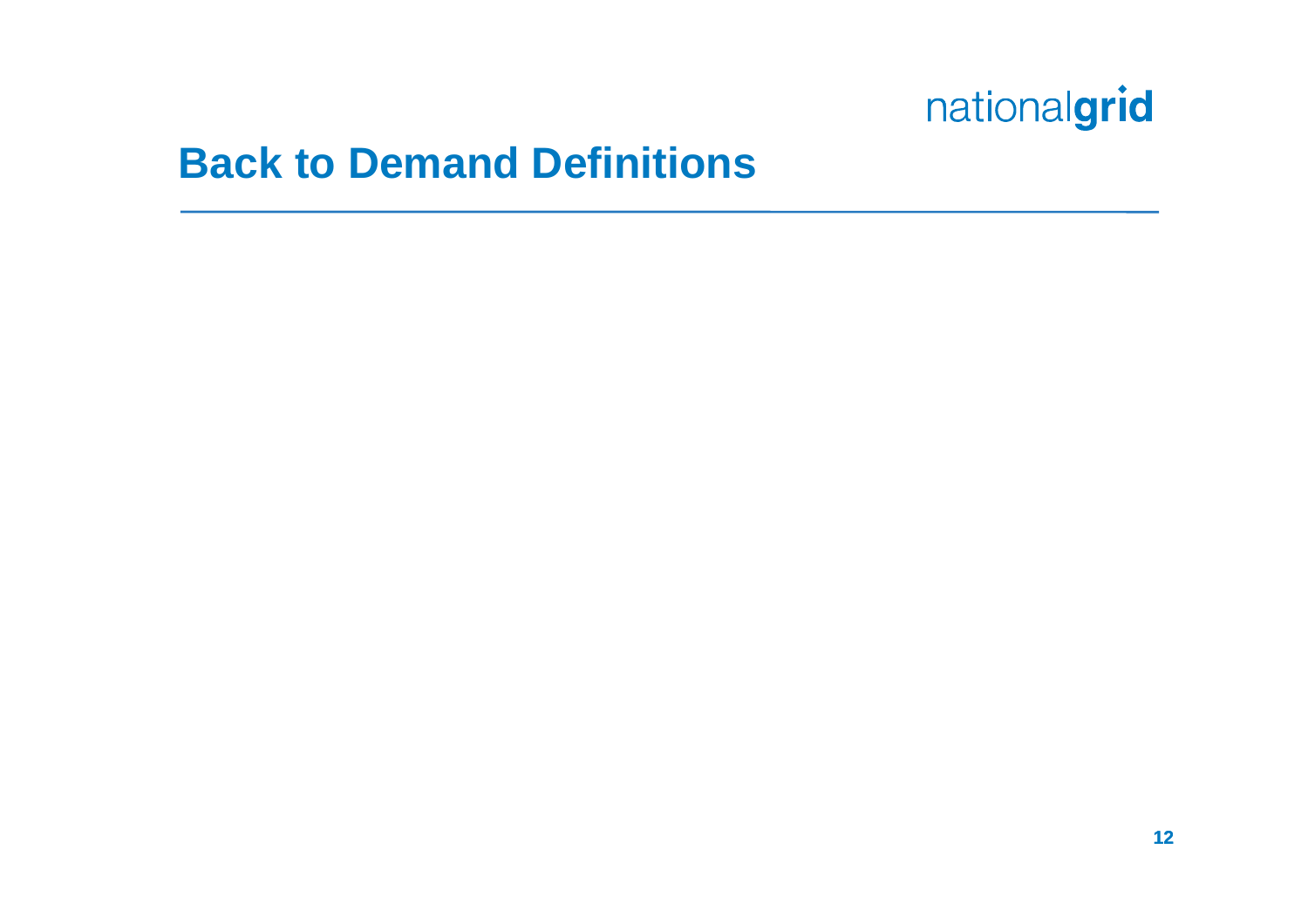#### **Demand Definitions – Starting Point**

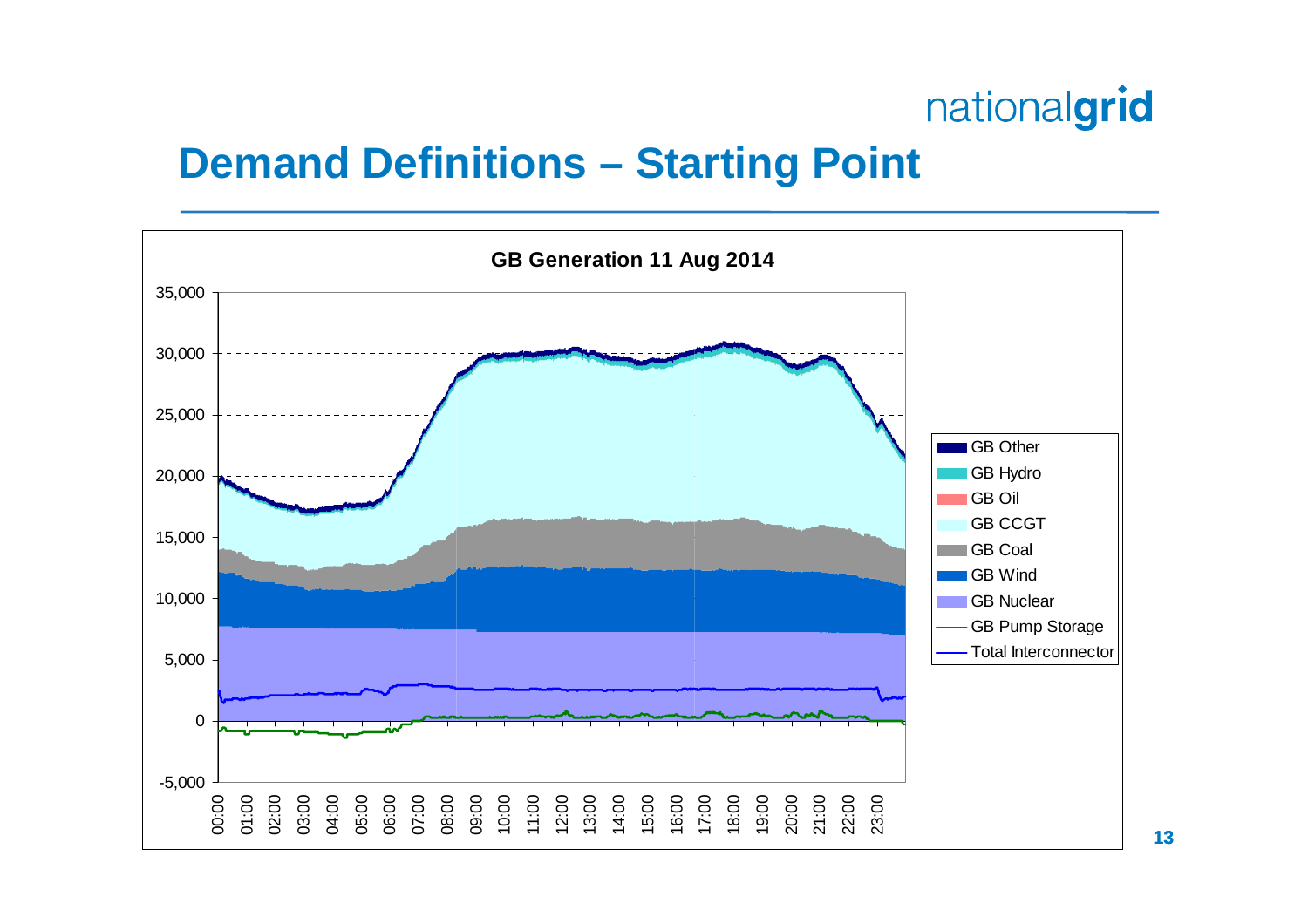### nationalgrid **Demand Definitions – Modified for Illustration**



**14**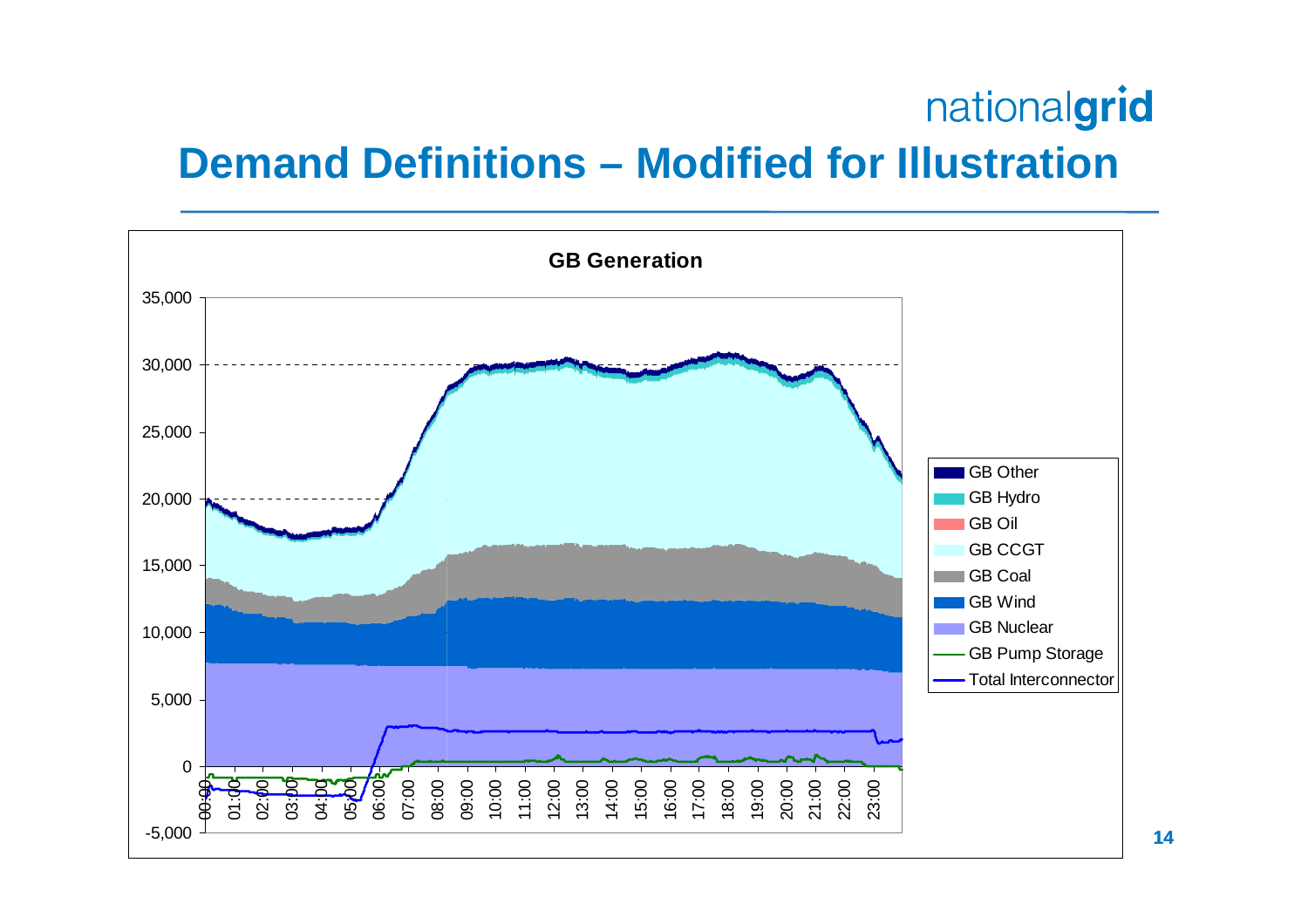#### **Initial National Demand Outturn**



**15**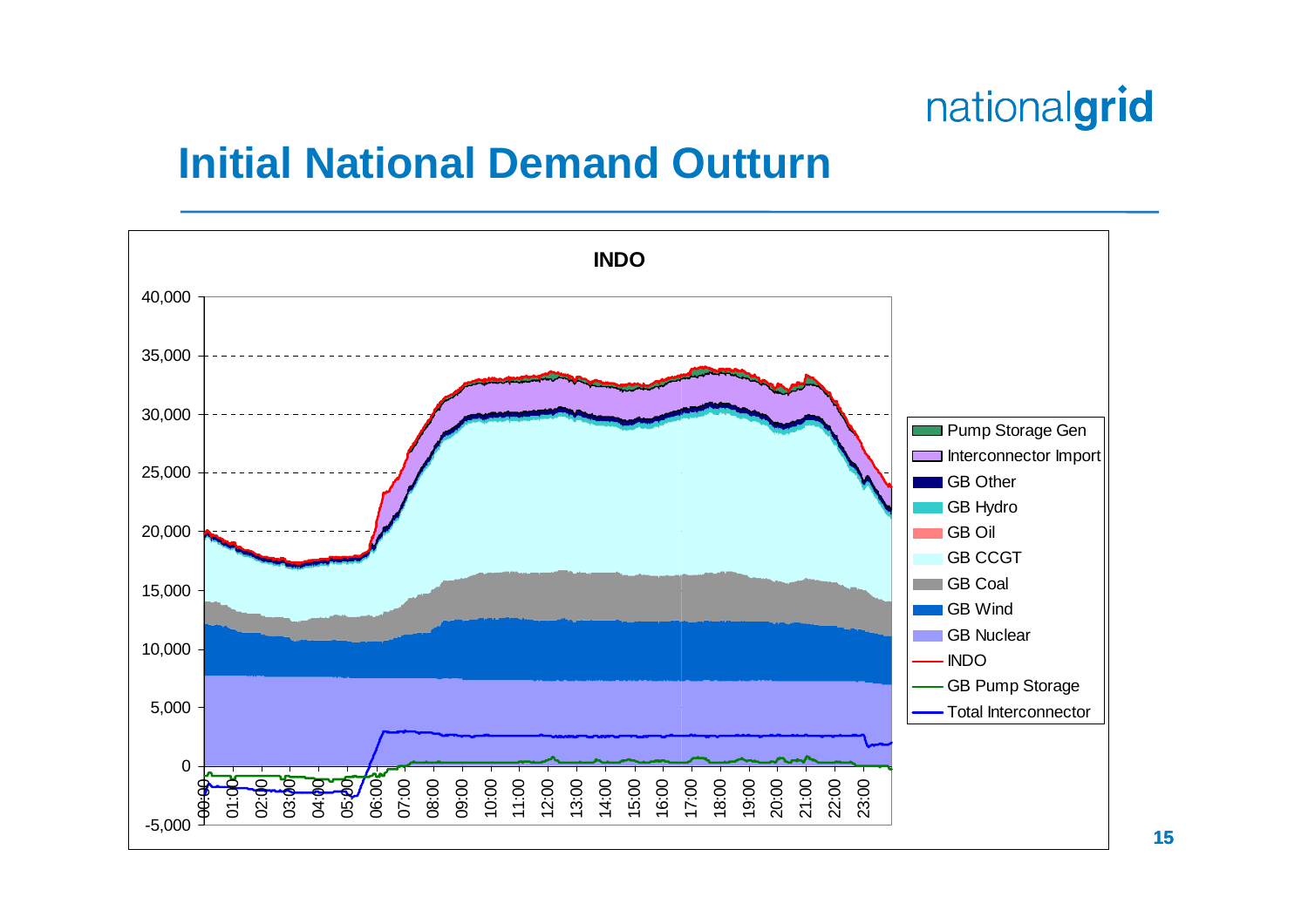## **Electricity Transmission System Demand**

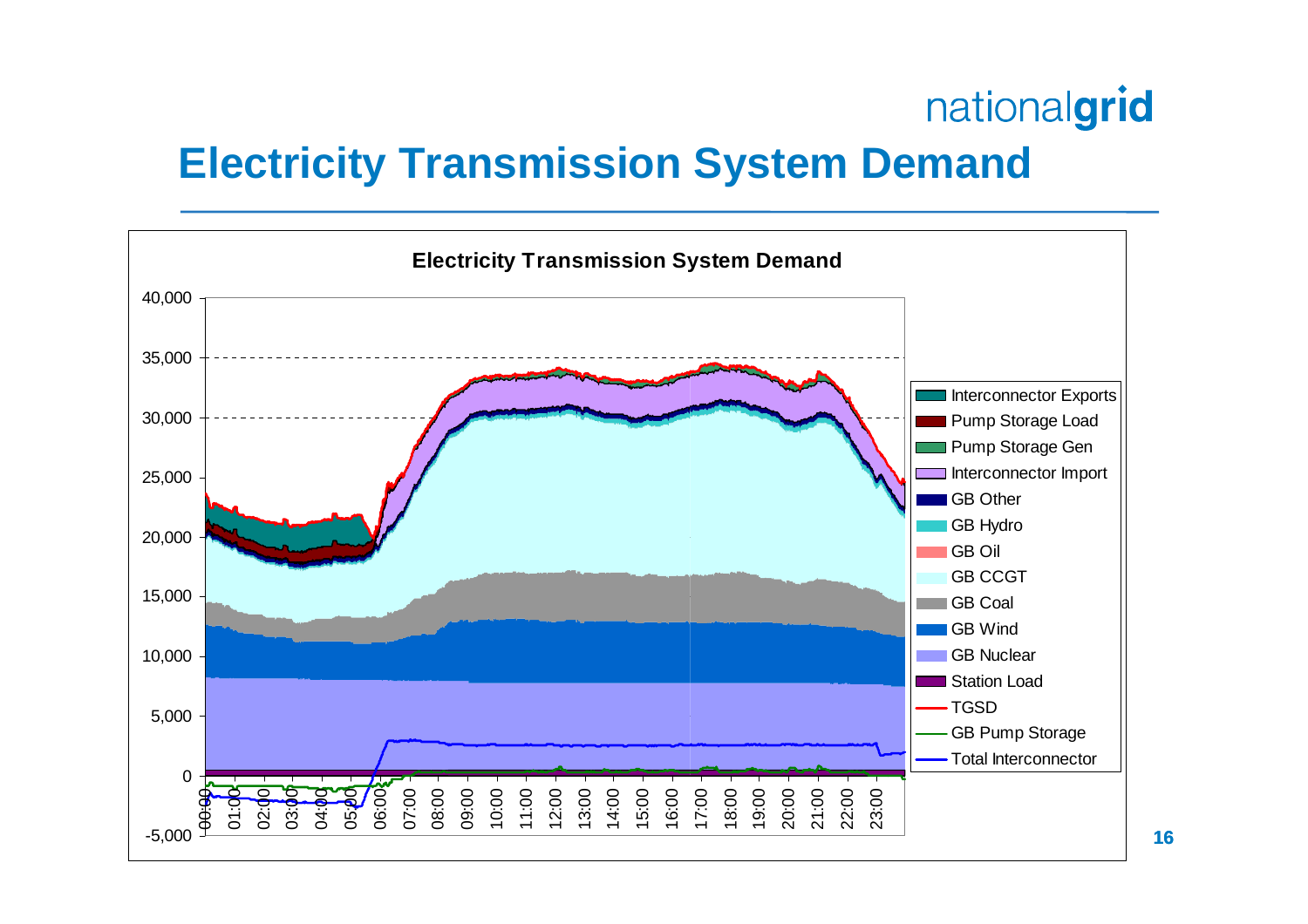#### **Where Have Transmission Losses Gone?**

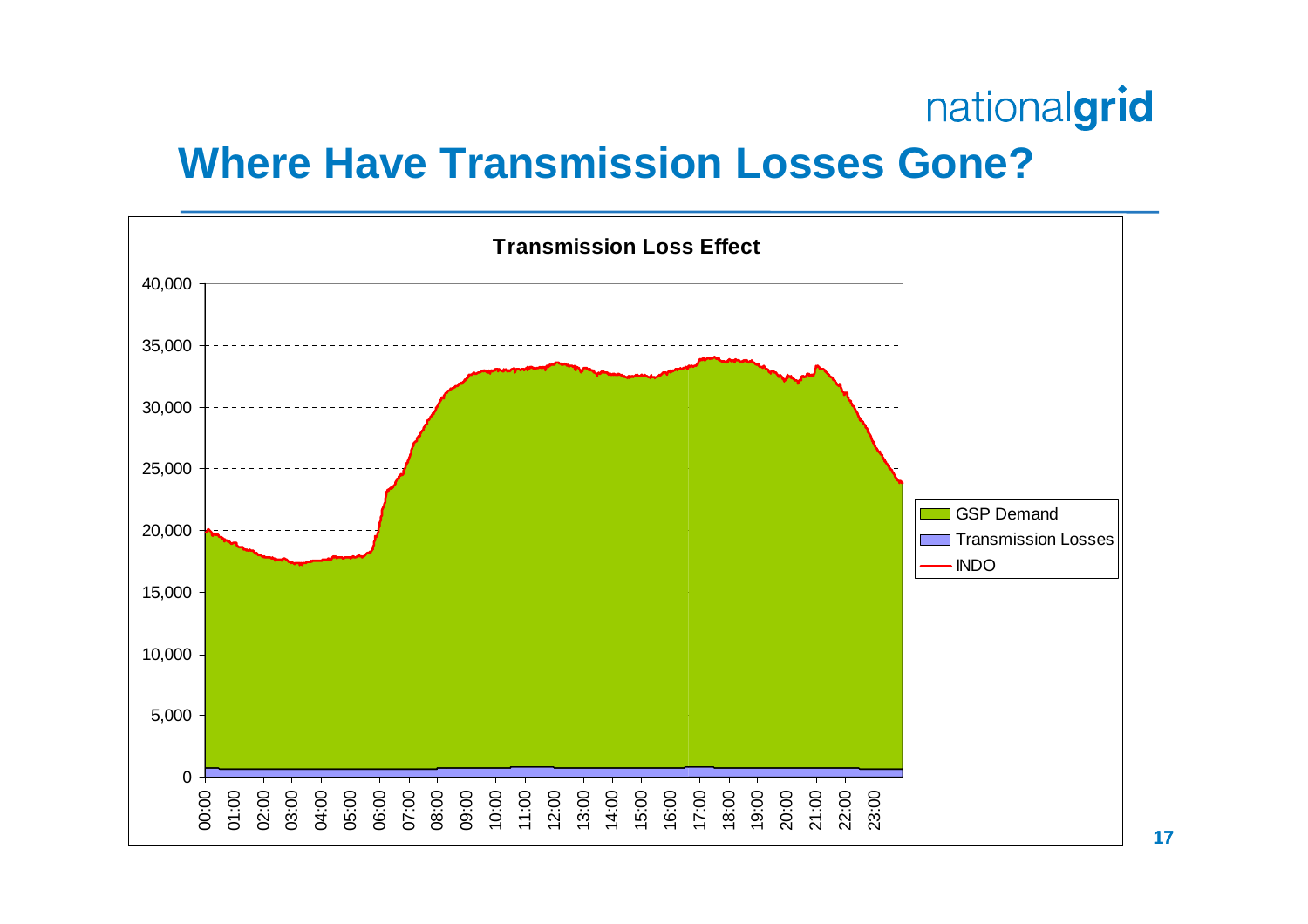#### **ETR Total Load**

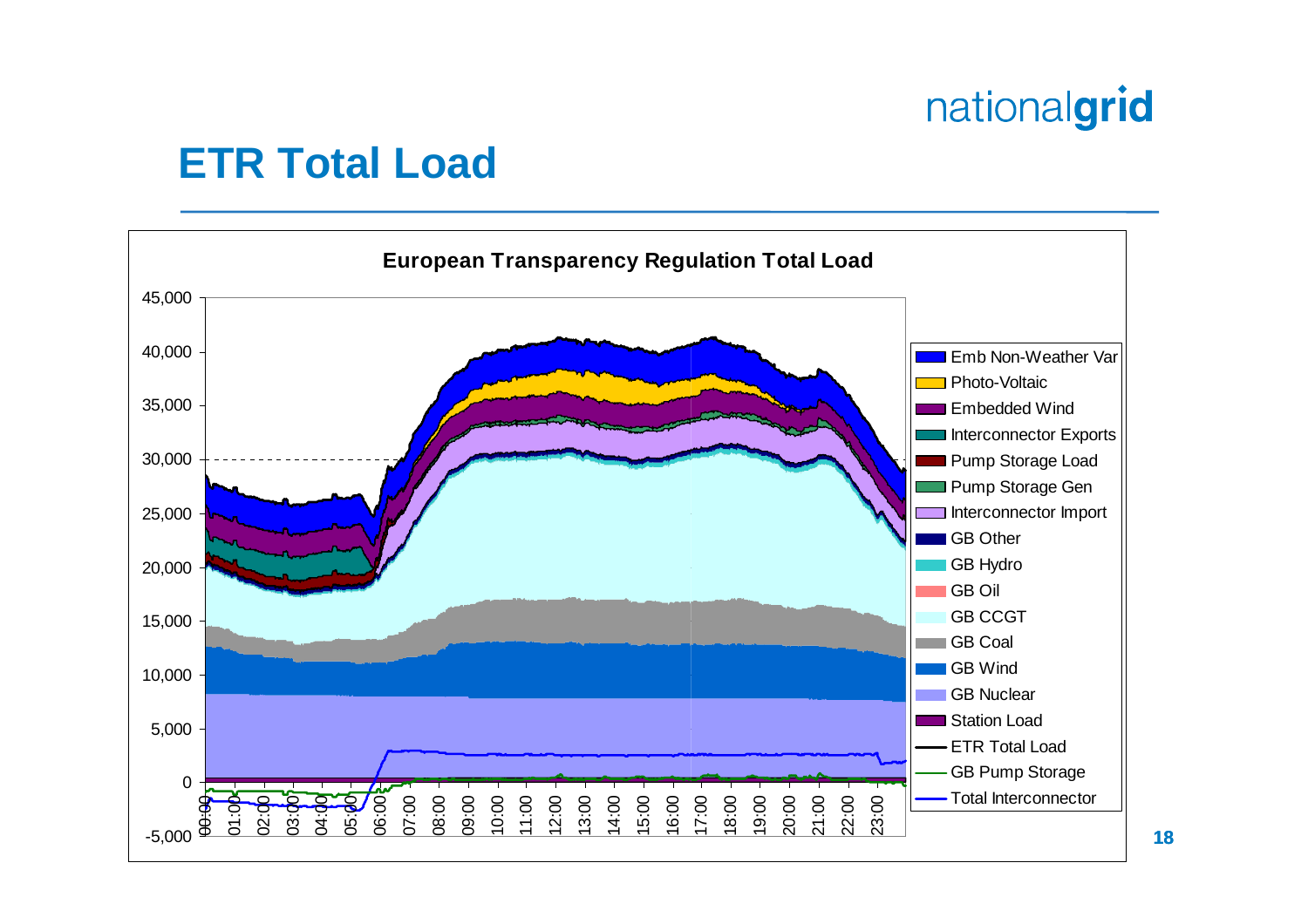#### **Effect of Weather Variable Embedded Generation**

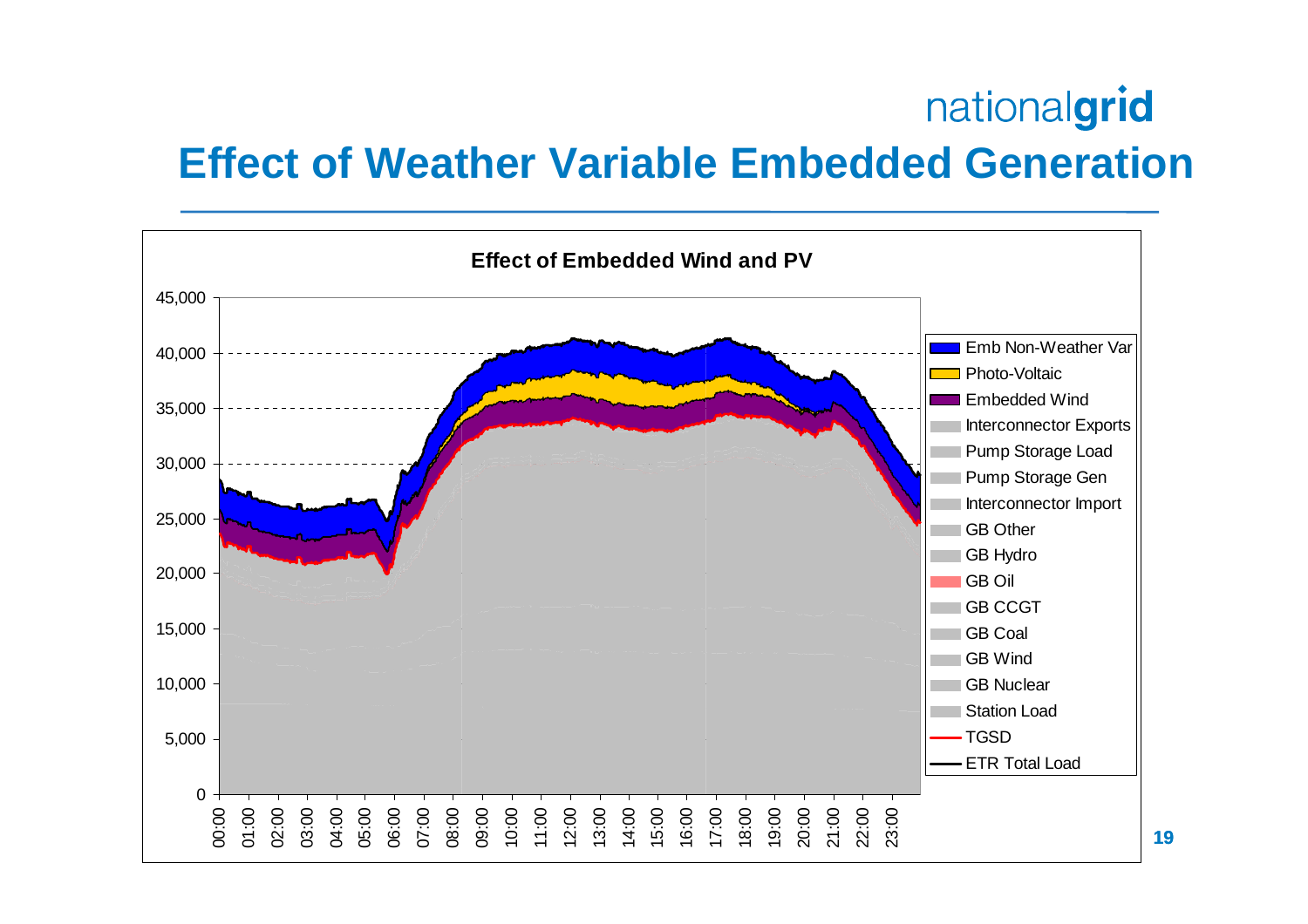#### **Effect of Weather Variable Embedded Generation**

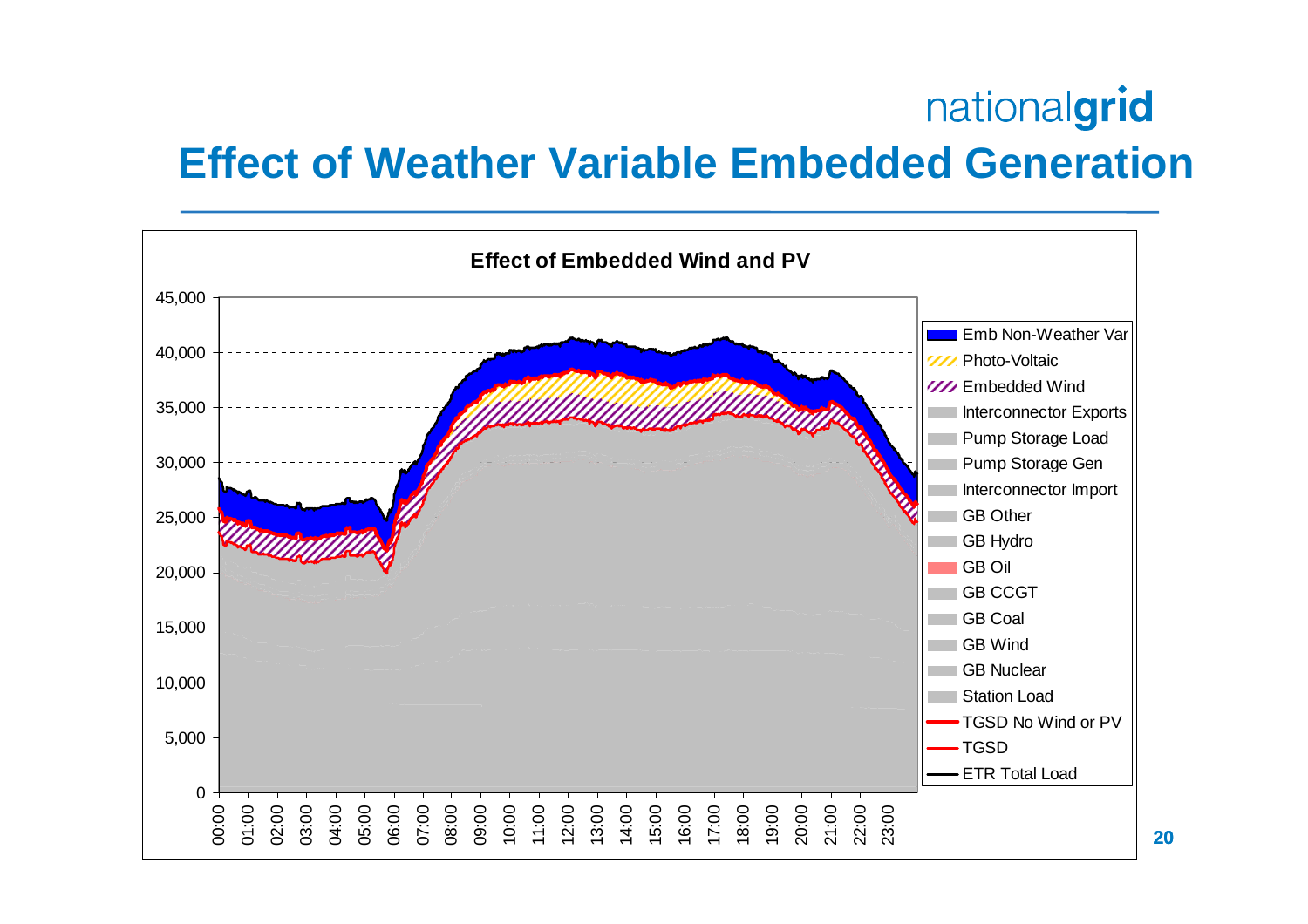## **Customer Demand Management**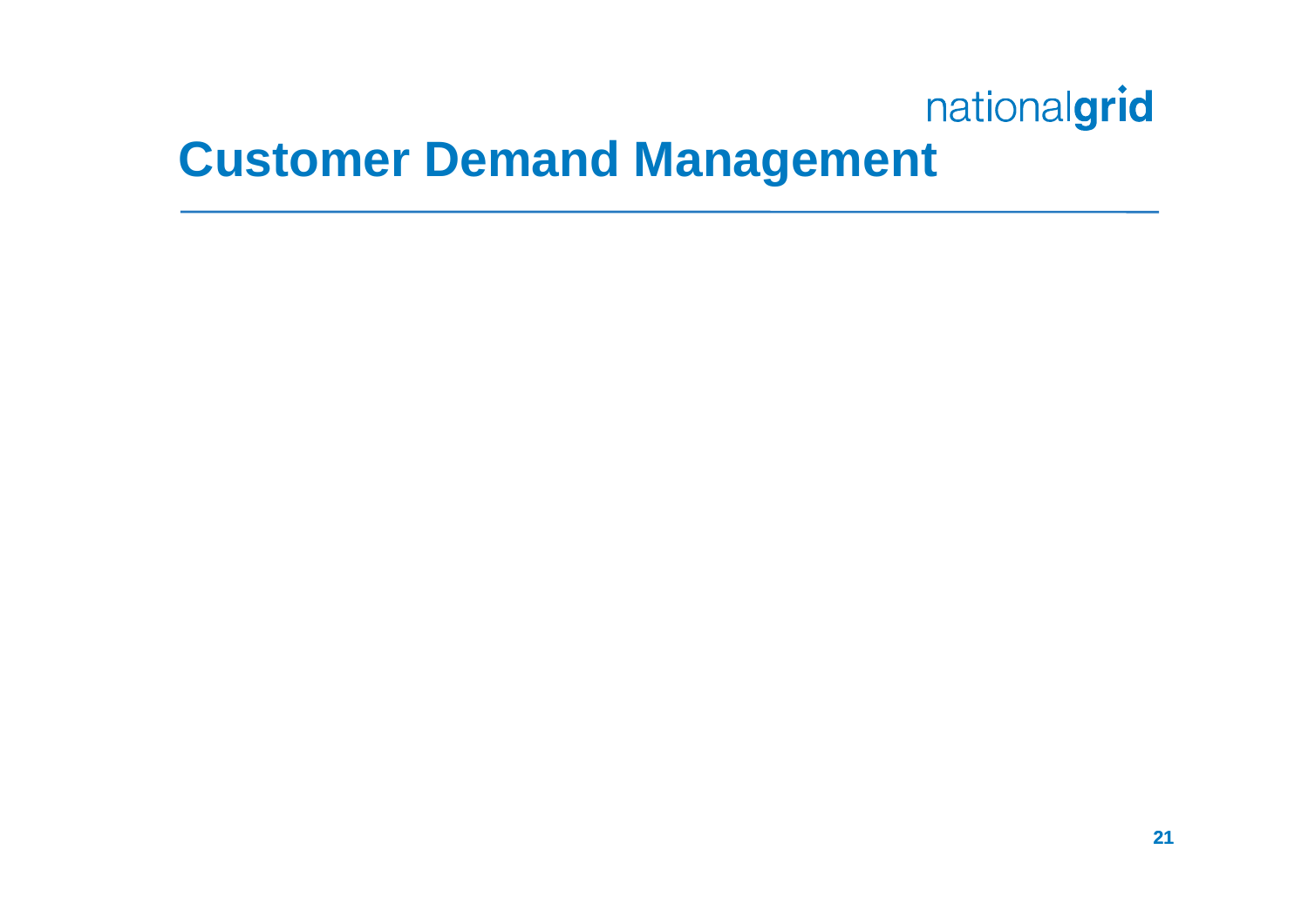## **Customer Demand Management**

■ Grid Code Defines Customer Demand Management as:

Reducing the supply of electricity to a **Customer** or disconnecting a Customer in a manner agreed for commercial purposes between a Supplier and its Customer.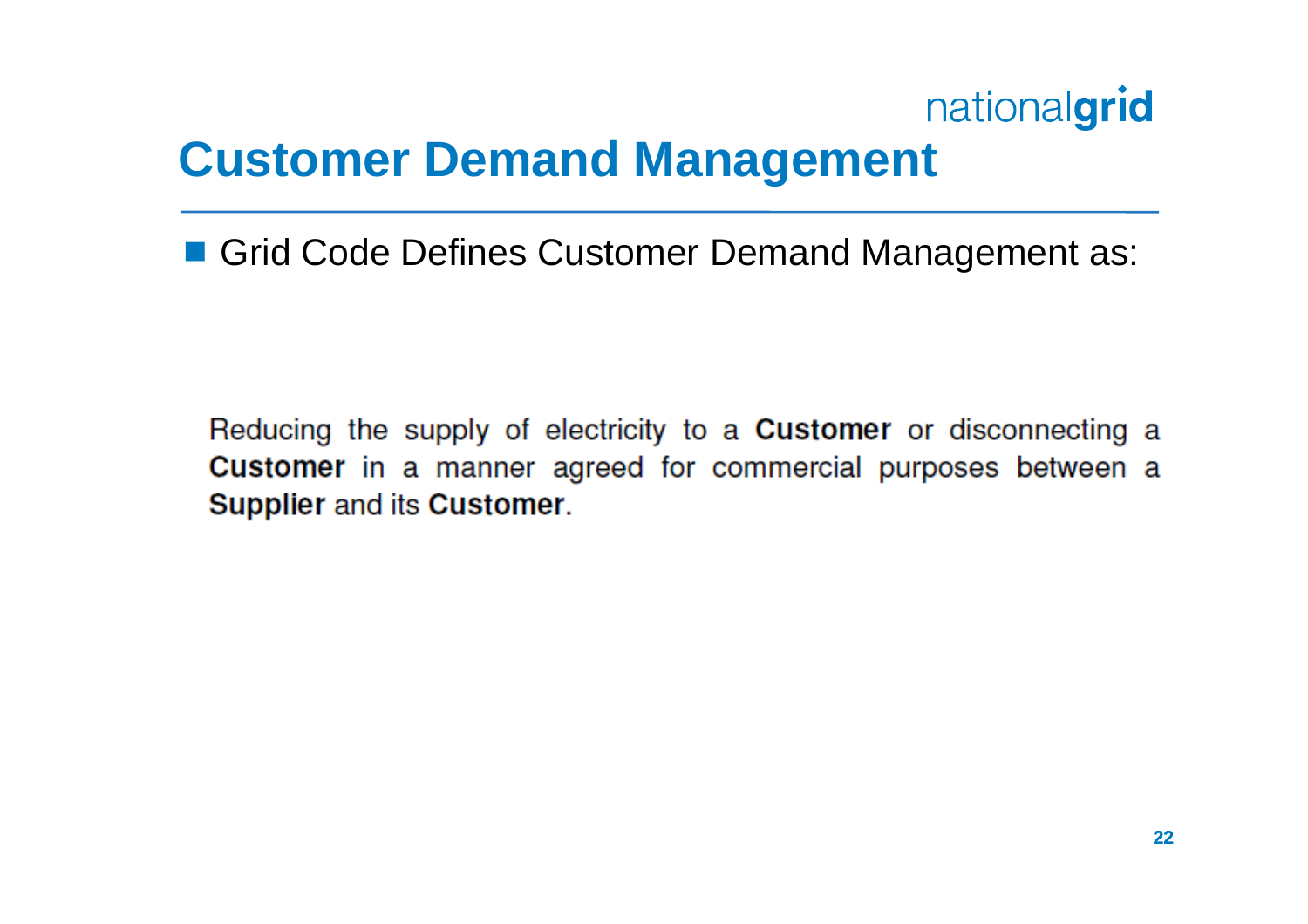## **Customer Demand Management**

- National Grid can not measure CDM
- CDM can be estimated by looking at shape of demand curve at darkness peak – CDM gives flatter profile over peak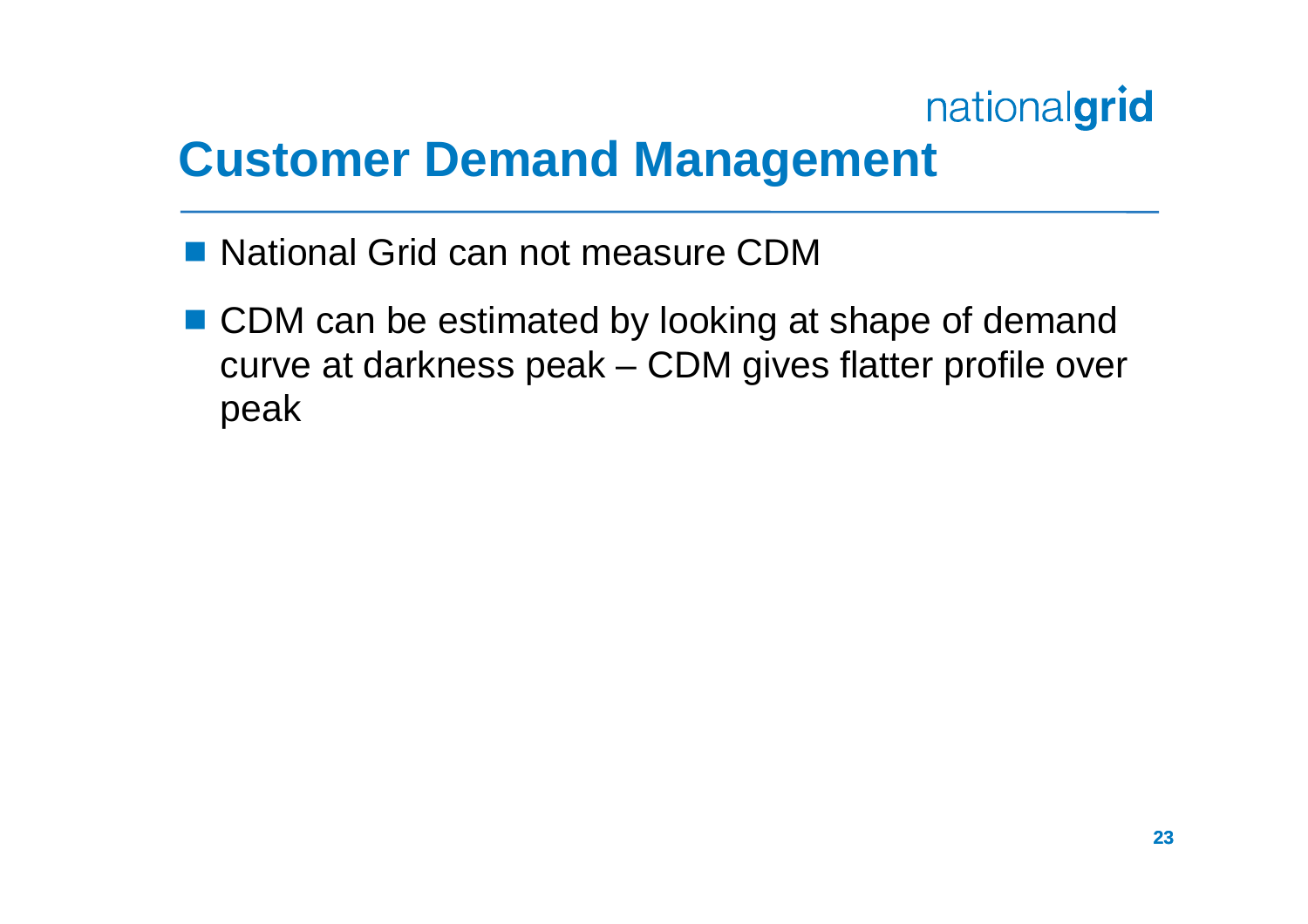## **Customer Demand Management**

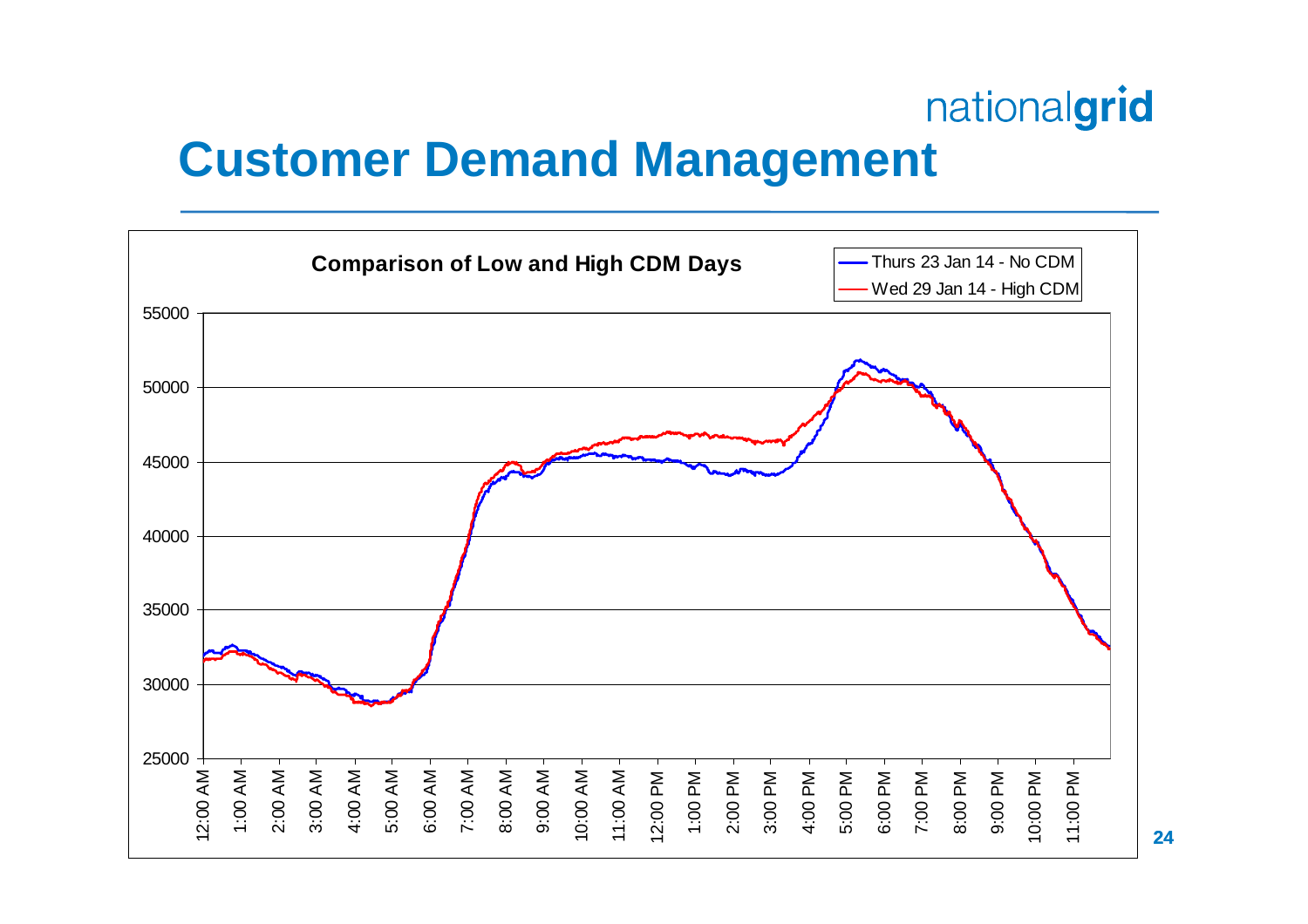## **Customer Demand Management**

■ CDM significantly increased last year

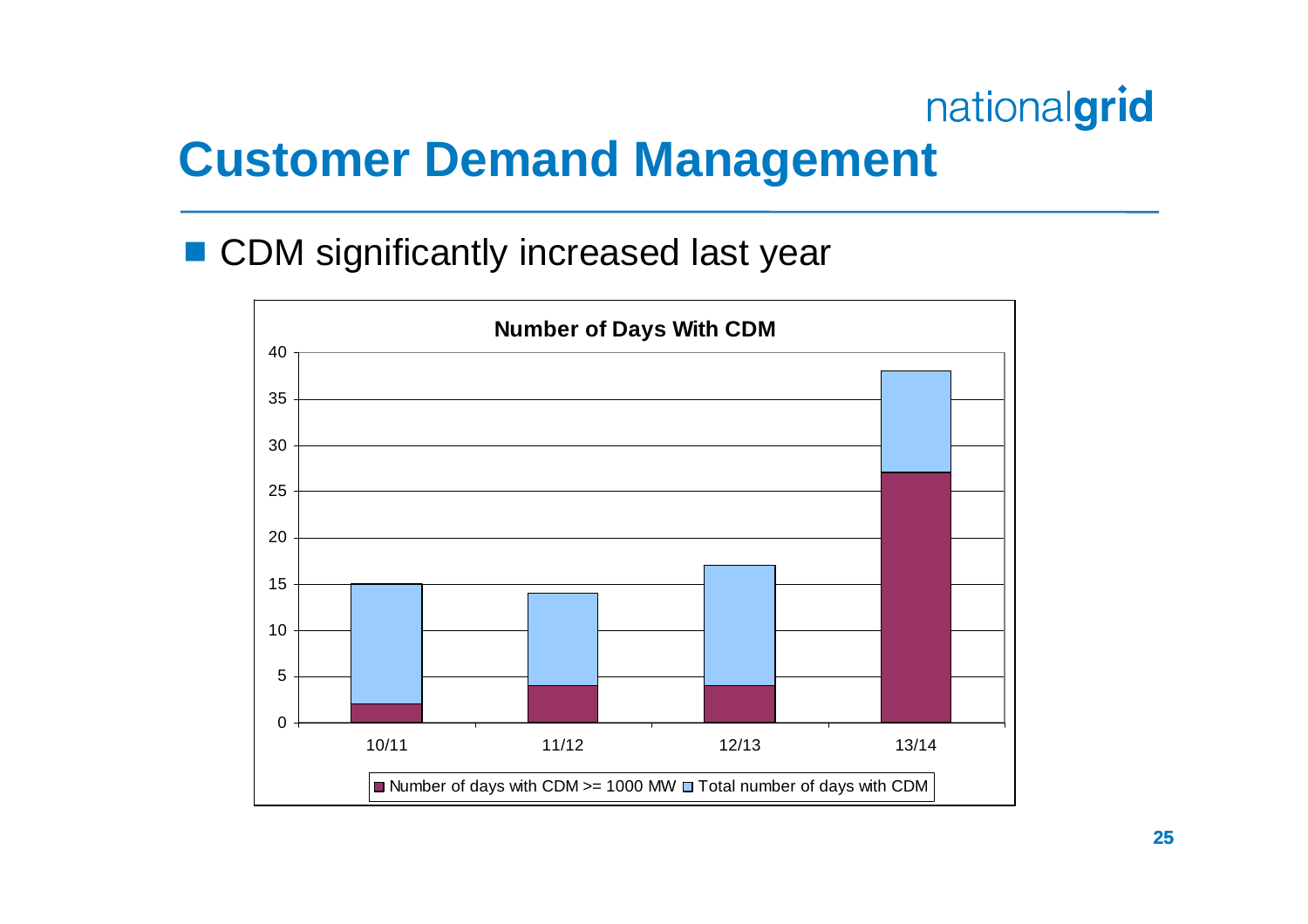## **Customer Demand Management**

■ CDM significantly increased last year

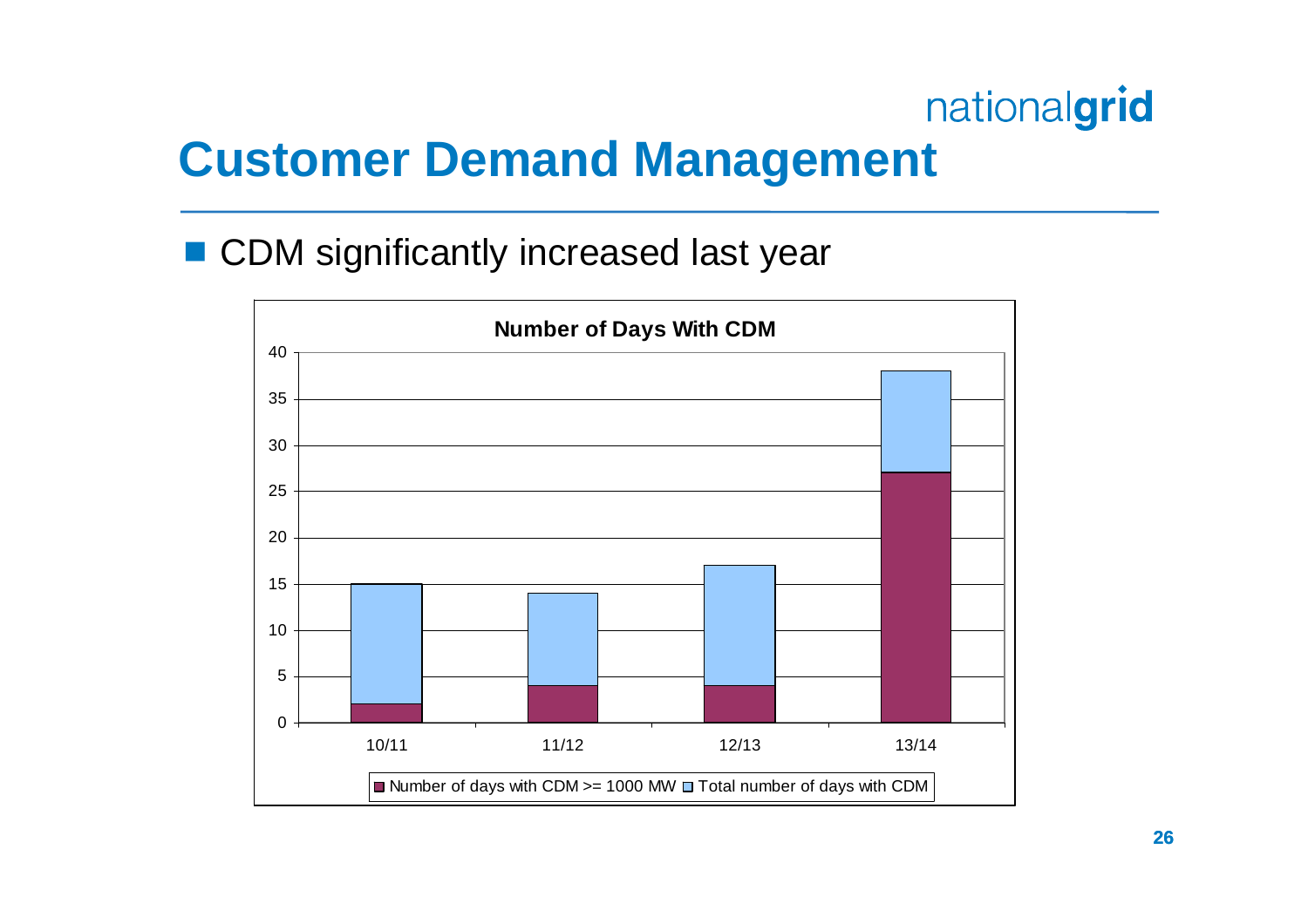## **Customer Demand Management**

- CDM significantly increased last year
	- 27 days with CDM estimated to be 1000 MW or more compared with 10 such days in previous three years combined.
- **Partially driven by Triad Avoidance** 
	- **Last year was very hard to forecast Triads**
- **Partially driven by changes in customer behaviour**
- We anticipate high levels of CDM this year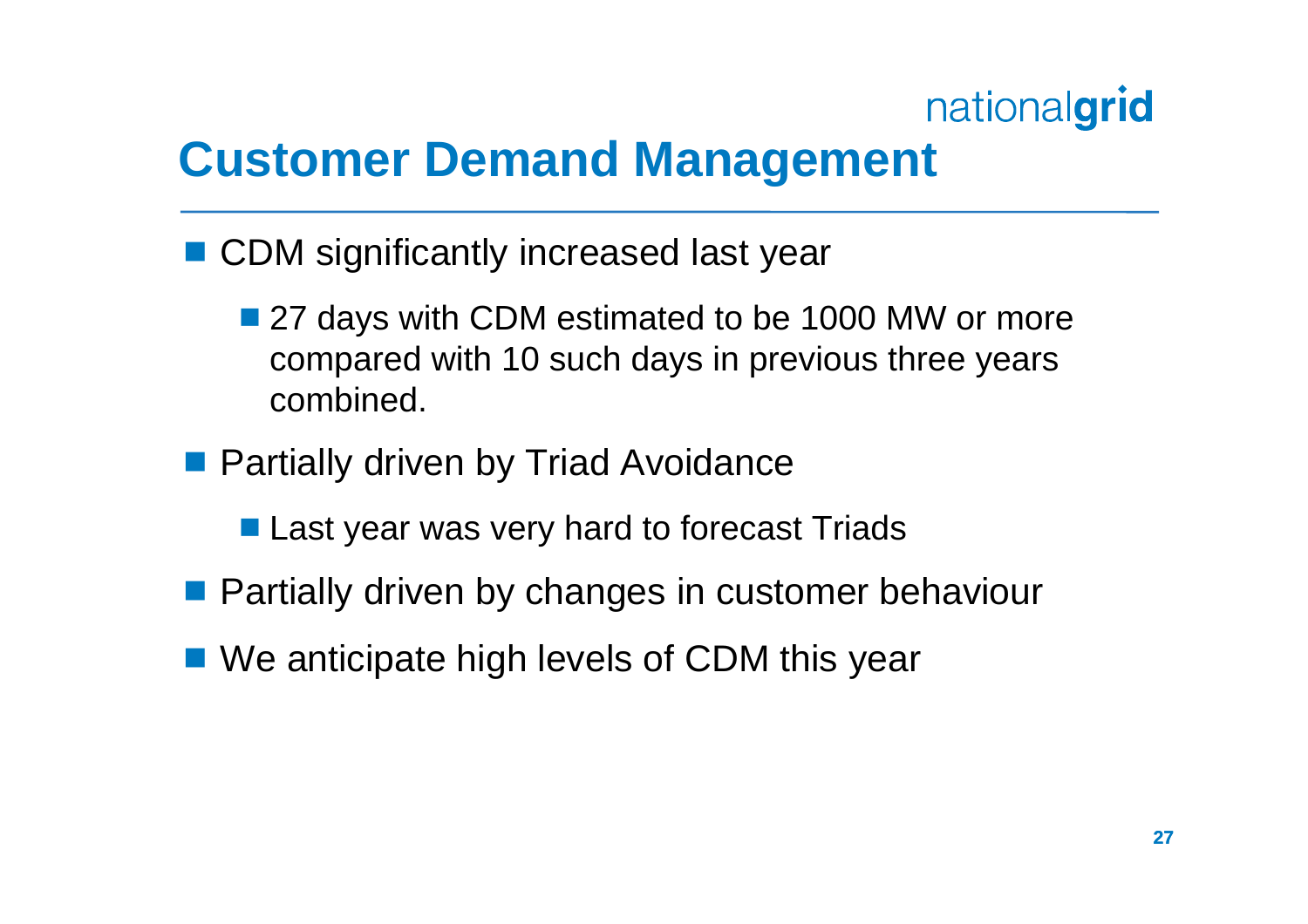## **Customer Demand Management**

- We have developed new model of CDM
- This will NOT feed into our day ahead forecasts
- All our forecasts at Day Ahead or longer timescales assume no CDM
	- If we include CDM in our forecasts then forecast demand is lower, and so less CDM will occur.
- Within Day forecasts INCLUDE CDM published data comes direct from systems used by Control Room and so reflect forecast actual demand
- CDM Will be included in overnight forecasts by Control Room from 1930 on day ahead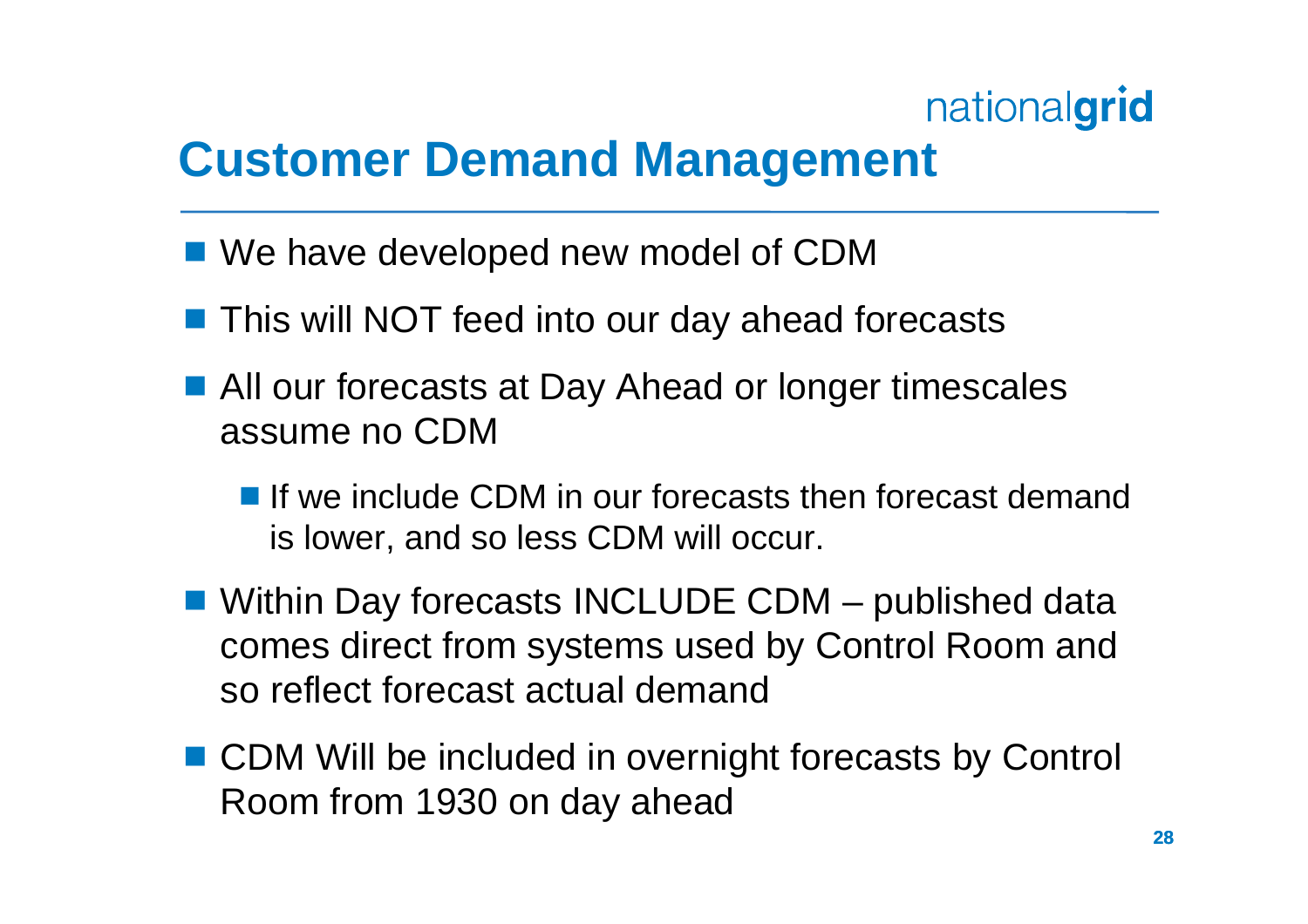## **Help Us Forecast Better**

Grid Code OC1 says

OC1.5.5.2 Customer Demand Management

(a) Each **Supplier** will notify **NGET** of any **Customer Demand Management**  proposed by itself which may result in a **Demand** change equal to or greater than the **Customer Demand Management Notification Level**  averaged over any half hour on any **Grid Supply Point** which is planned to occur at any time in the **Control Phase** and of any changes to the planned **Customer Demand Management** already notified to **NGET** as soon as possible after the formulation of the new plans.

#### **Customer Demand Management Notification Level**

The level above which a **Supplier** has to notify **NGET** of its proposed or achieved use of **Customer Demand Management** which is 12 MW in England and Wales and 5 MW in Scotland.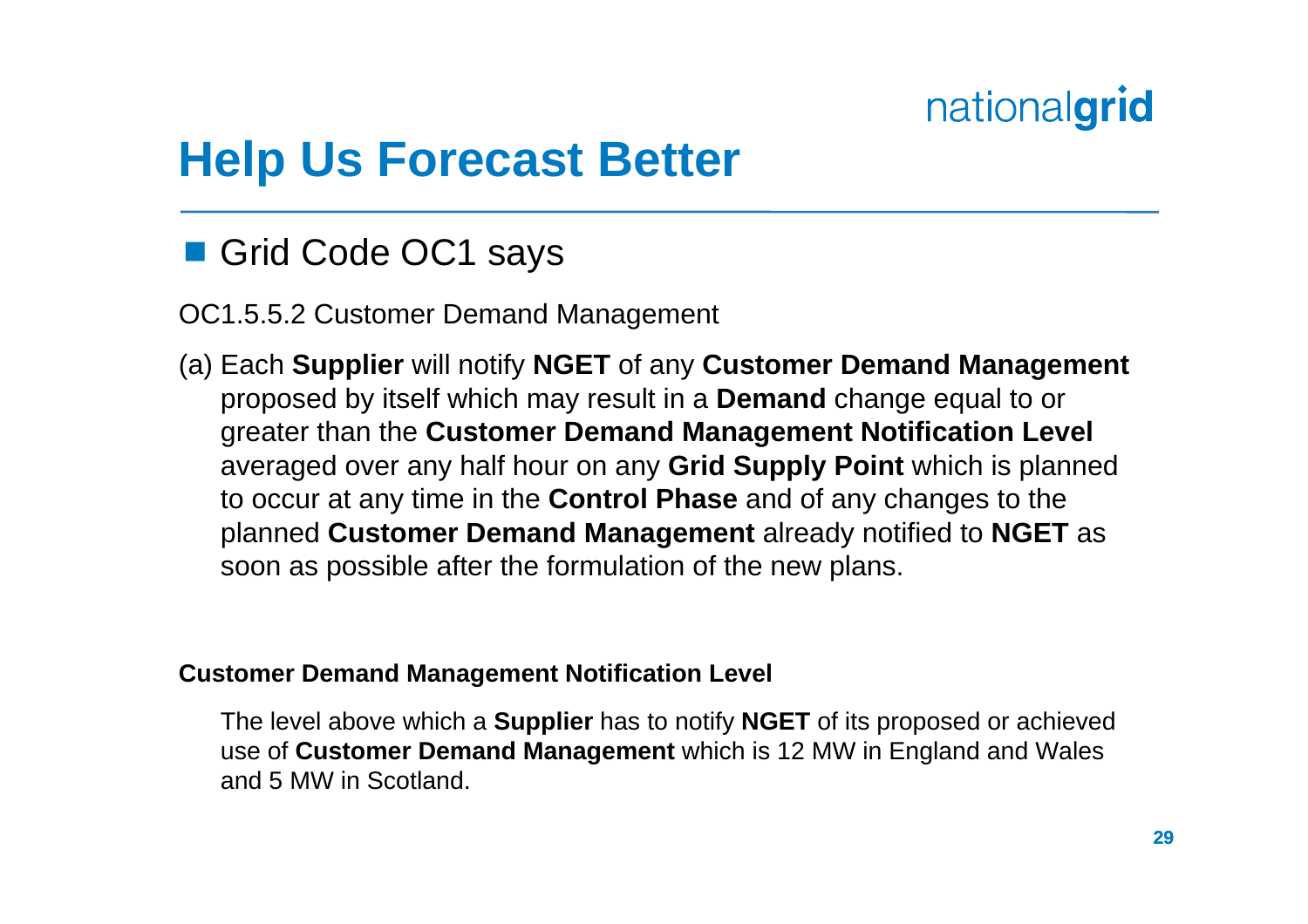## **Help Us Forecast Better**

#### Grid Code OC1 says

OC 1.5.6 (b) Customer Demand Management

Each **Supplier** will supply MW profiles of the amount and duration of **Demand**  reduction achieved by itself from the use of **Customer Demand Management**  equal to or greater than the **Customer Demand Management Notification Level**  (averaged over any half hour on any **Grid Supply Point**) on a half hourly and **Grid Supply Point** basis during the previous calendar day.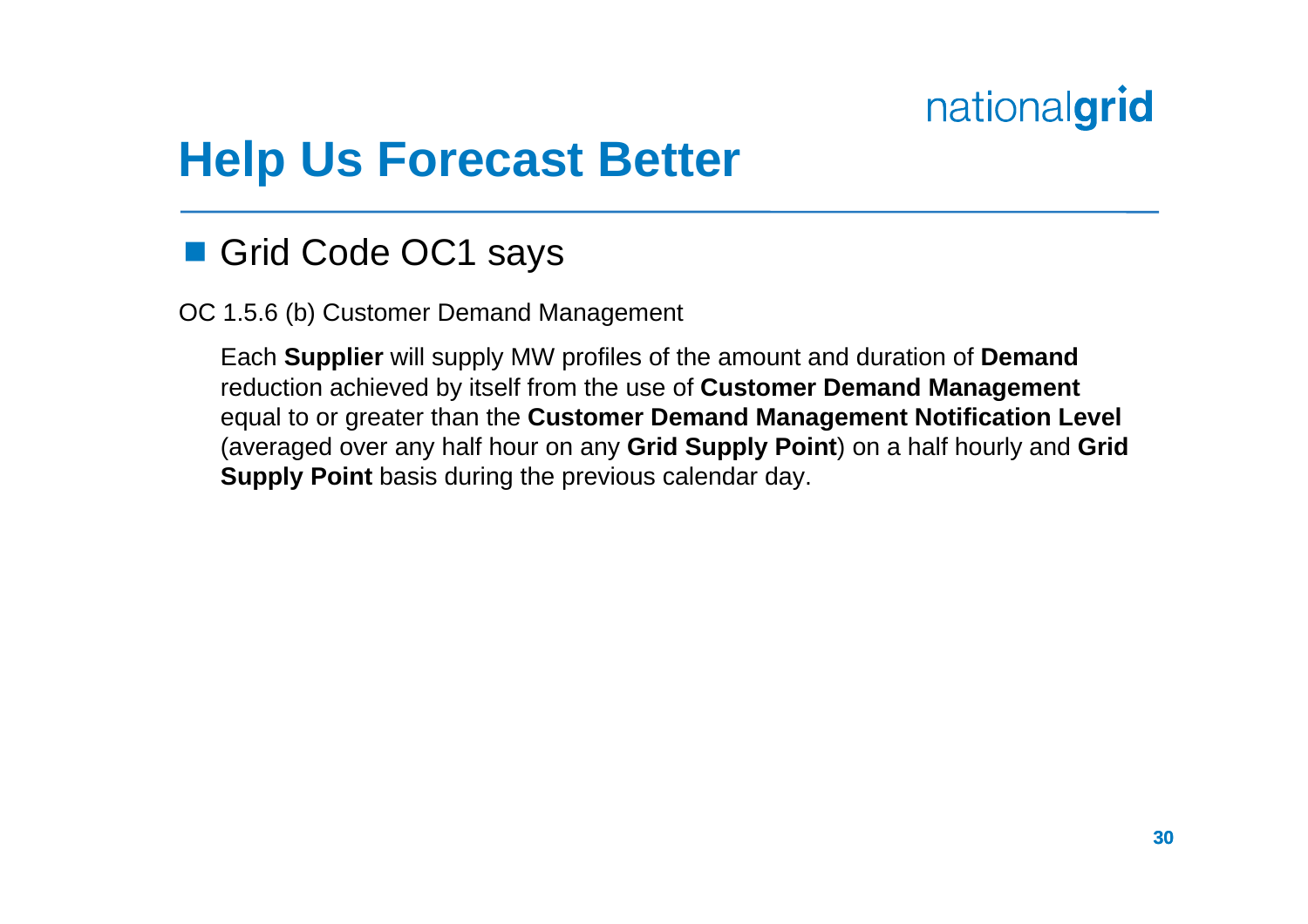## **Help Us Forecast Better**

- Some Suppliers still give us data
- Some have fallen out of the habit
- We are seeking to engage with Suppliers through several different routes to improve data flows to allow us to better forecast CDM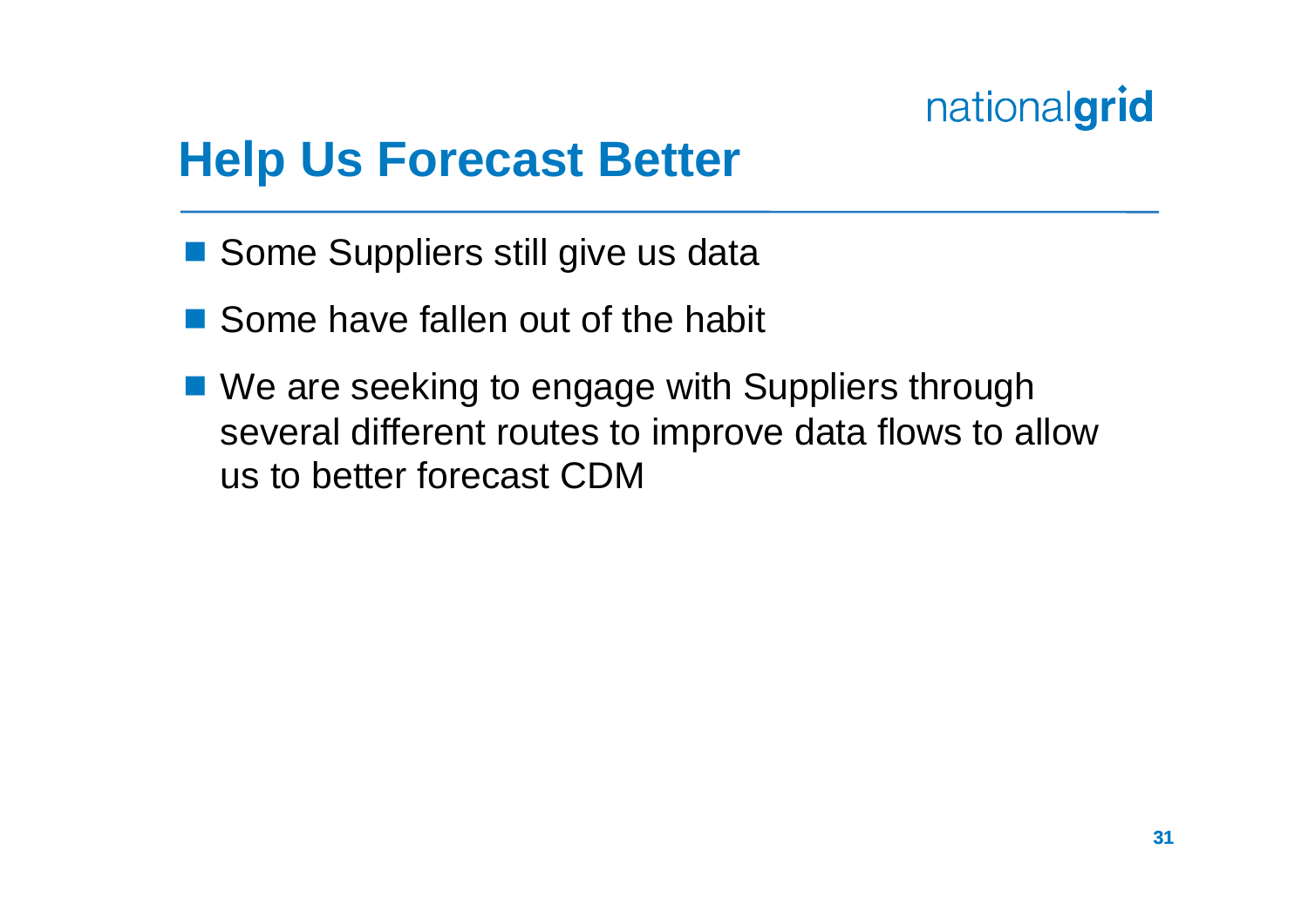## **Help Us Forecast Better**

- Grid Code requirements are out of date
- We would like to know if you plan to do on-the-day discretionary despatch of demand and generation
- At present we are not asking for the post event data, just a warning of plans for the next day
- **Please send CDM plans / forecasts to** Demand.Forecasting@nationalgrid.com by 1600 on day ahead